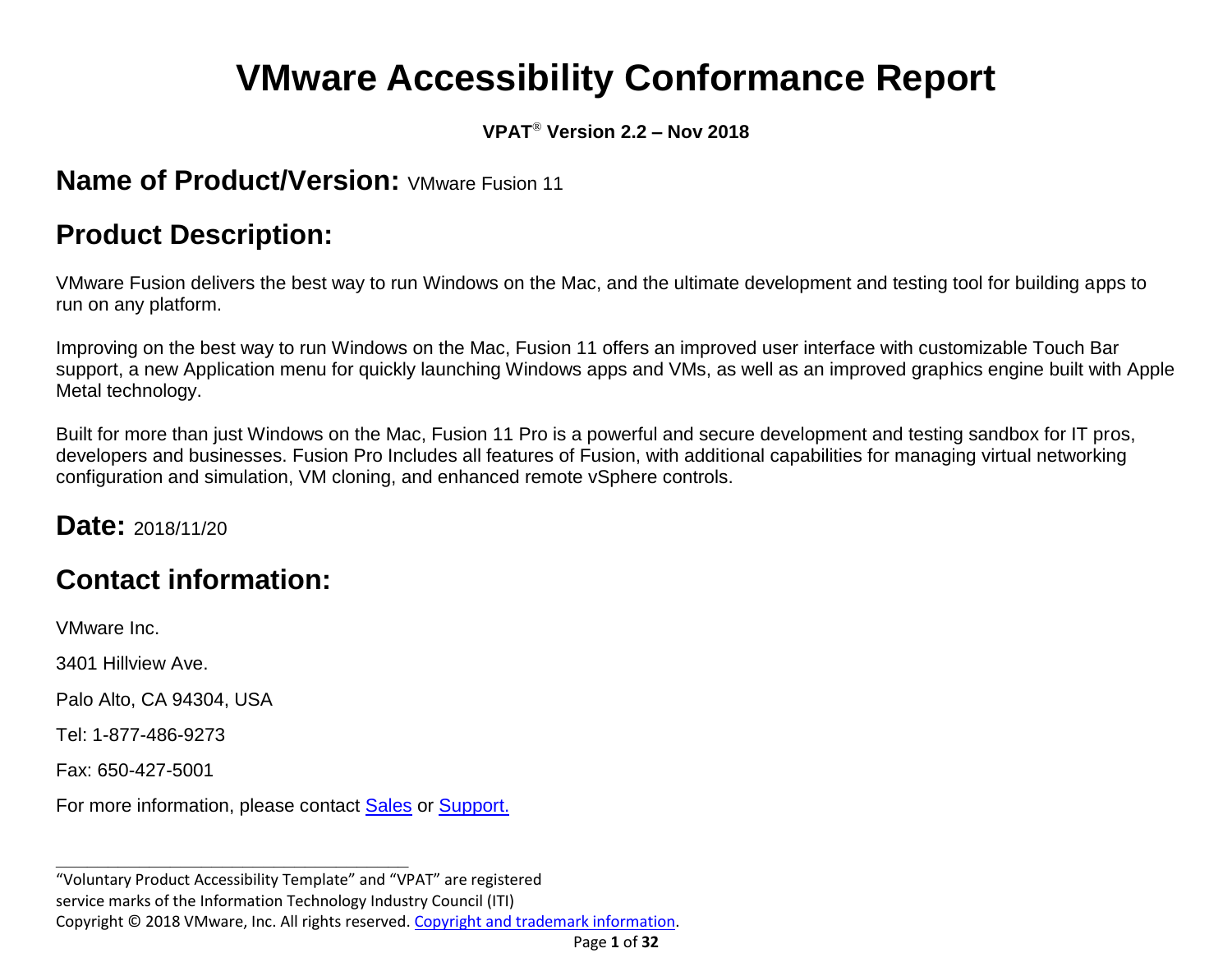### **Notes:**

Beyondsoft, based on their independent testing of the generally available product version noted, has created this VPAT Report.

### **Evaluation Methods Used:**

Using the combination methods of third-party automation tools and manual test.

### **Applicable Standards/Guidelines**

This report covers the degree of conformance for the following accessibility standard/guidelines:

| <b>Standard/Guideline</b>                                                            | <b>Included In Report</b> |
|--------------------------------------------------------------------------------------|---------------------------|
| Web Content Accessibility Guidelines 2.0, at http://www.w3.org/TR/2008/REC-          | Level A - Yes             |
| WCAG20-20081211/                                                                     | Level AA - Yes            |
|                                                                                      | Level AAA - Yes           |
| Revised Section 508 standards as published by the U.S. Access Board in the Federal   |                           |
| Register on January 18, 2017                                                         | Yes                       |
| Corrections to the ICT Final Rule as published by the US Access Board in the Federal |                           |
| Register on January 22, 2018                                                         |                           |
| EN 301 549 Accessibility requirements suitable for public procurement of ICT         |                           |
| products and services in Europe, - V1.1.2 (2015-04) at                               | Yes                       |
| http://mandate376.standards.eu/standard                                              |                           |

### **Terms**

The terms used in the Conformance Level information are defined as follows:

- **Supports**: The functionality of the product has at least one method that meets the criterion without known defects or meets with equivalent facilitation.
- **Partially Supports**: Some functionality of the product does not meet the criterion.
- **Does Not Support**: The majority of product functionality does not meet the criterion.
- **Not Applicable**: The criterion is not relevant to the product.
- **Not Evaluated**: The product has not been evaluated against the criterion. This can be used only in WCAG 2.0 Level AAA.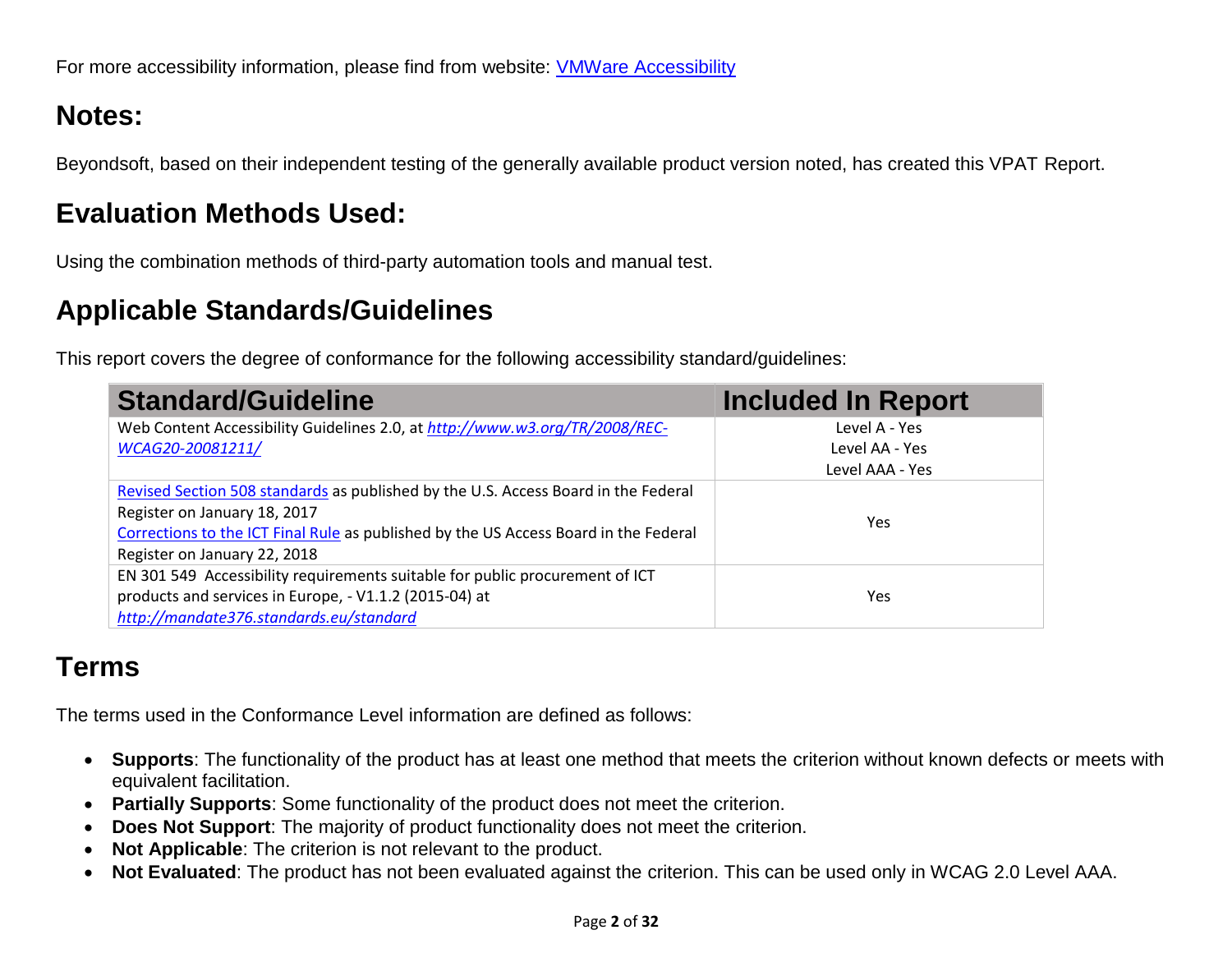### **WCAG 2.0 Report**

Tables 1 and 2 also document conformance with:

- EN 301 549: Chapter 9 Web, Chapter 10 Non-Web documents, Section 11.2.1- Non-Web Software (excluding closed functionality), and Section 11.2.2 - Non-Web Software (closed functionality).
- Revised Section 508: Chapter 5 501.1 Scope, 504.2 Content Creation or Editing, and Chapter 6 602.3 Electronic Support Documentation.

Note: When reporting on conformance with the WCAG 2.0 Success Criteria, they are scoped for full pages, complete processes, and accessibility-supported ways of using technology as documented in the [WCAG 2.0 Conformance Requirements.](https://www.w3.org/TR/WCAG20/#conformance-reqs)

#### **Table 1: Success Criteria, Level A**

| <b>Criteria</b>                                                                                                                                                                                                                                                                                                                                                                             | <b>Conformance Level</b>  | <b>Remarks and Explanations</b>                                                                                                                                            |
|---------------------------------------------------------------------------------------------------------------------------------------------------------------------------------------------------------------------------------------------------------------------------------------------------------------------------------------------------------------------------------------------|---------------------------|----------------------------------------------------------------------------------------------------------------------------------------------------------------------------|
| 1.1.1 Non-text Content (Level A)<br>Also applies to:<br>EN 301 549 Criteria<br>9.2.1 (Web)<br>$\bullet$<br>10.2.1 (non-web document)<br>11.2.1.1 (Software)<br>11.2.2.1 (Closed Functionality Software)<br>11.6.2 (Authoring Tool)<br>12.1.2 (Product Docs)<br>12.2.4 (Support Docs)<br><b>Revised Section 508</b><br>501 (Web)(Software)<br>504.2 (Authoring Tool)<br>602.3 (Support Docs) | <b>Partially Supports</b> | Most non-text content in VMware Fusion have text<br>alternative that serves equivalent purpose.<br>However, some status image and icons does not have<br>text alternative. |
| 1.2.1 Audio-only and Video-only (Prerecorded) (Level A)<br>Also applies to:<br>EN 301 549 Criteria<br>9.2.2 (Web)<br>$\bullet$<br>10.2.2 (non-web document)<br>11.2.1.2 (Software)<br>11.2.2.2.1 and 11.2.2.2.2 (Closed Software)                                                                                                                                                           | Not Applicable            | The VMware Fusion does not contain Audio-only or<br>Video-only media.                                                                                                      |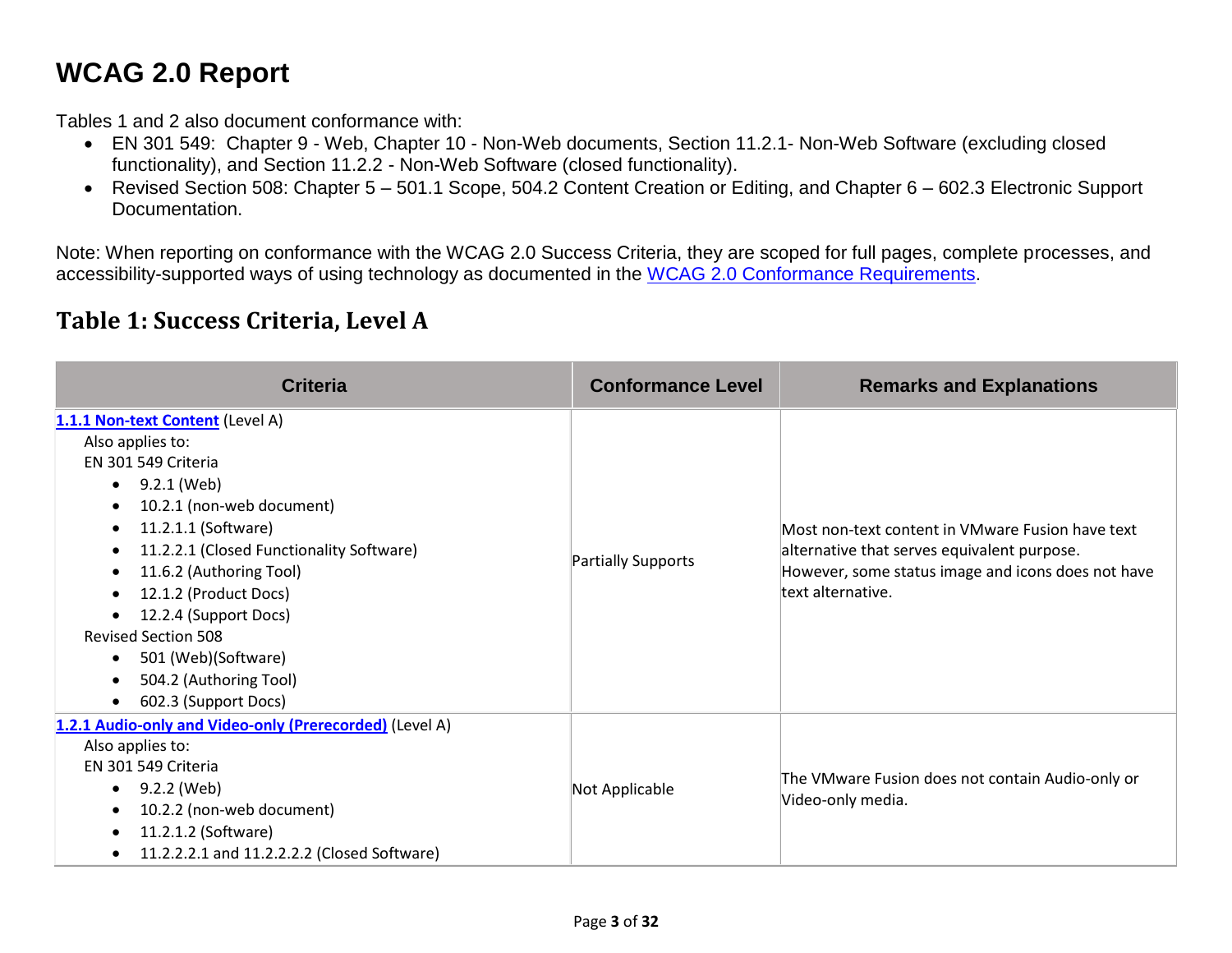| <b>Criteria</b>                                                                                                                                                                                                                                                                                                                                                                                                                                                                                                        | <b>Conformance Level</b> | <b>Remarks and Explanations</b>                                                           |
|------------------------------------------------------------------------------------------------------------------------------------------------------------------------------------------------------------------------------------------------------------------------------------------------------------------------------------------------------------------------------------------------------------------------------------------------------------------------------------------------------------------------|--------------------------|-------------------------------------------------------------------------------------------|
| 11.6.2 (Authoring Tool)<br>12.1.2 (Product Docs)<br>12.2.4 (Support Docs)<br><b>Revised Section 508</b><br>501 (Web)(Software)<br>$\bullet$<br>504.2 (Authoring Tool)<br>602.3 (Support Docs)<br>$\bullet$                                                                                                                                                                                                                                                                                                             |                          |                                                                                           |
| 1.2.2 Captions (Prerecorded) (Level A)<br>Also applies to:<br>EN 301 549 Criteria<br>$\bullet$ 9.2.3 (Web)<br>10.2.3 (non-web document)<br>$\bullet$<br>11.2.1.3 (Software)<br>$\bullet$<br>11.2.2.3 (Closed Software) - Does not apply<br>$\bullet$<br>11.6.2 (Authoring Tool)<br>$\bullet$<br>12.1.2 (Product Docs)<br>$\bullet$<br>12.2.4 (Support Docs)<br>$\bullet$<br><b>Revised Section 508</b><br>501 (Web)(Software)<br>$\bullet$<br>504.2 (Authoring Tool)<br>$\bullet$<br>602.3 (Support Docs)<br>$\bullet$ | Supports                 | Caption is provided in Video Tutorials in VMware Fusion.                                  |
| 1.2.3 Audio Description or Media Alternative (Prerecorded) (Level A)<br>Also applies to:<br>EN 301 549 Criteria<br>$\bullet$ 9.2.4 (Web)<br>10.2.4 (non-web document)<br>$\bullet$<br>11.2.1.4 (Software)<br>$\bullet$<br>11.2.2.4 (Closed Software)<br>11.6.2 (Authoring Tool)<br>12.1.2 (Product Docs)<br>12.2.4 (Support Docs)<br>$\bullet$<br><b>Revised Section 508</b><br>501 (Web)(Software)<br>$\bullet$<br>504.2 (Authoring Tool)<br>602.3 (Support Docs)<br>$\bullet$                                        | Supports                 | The information in the Video Tutorials is provided in text<br>displayed in same web page. |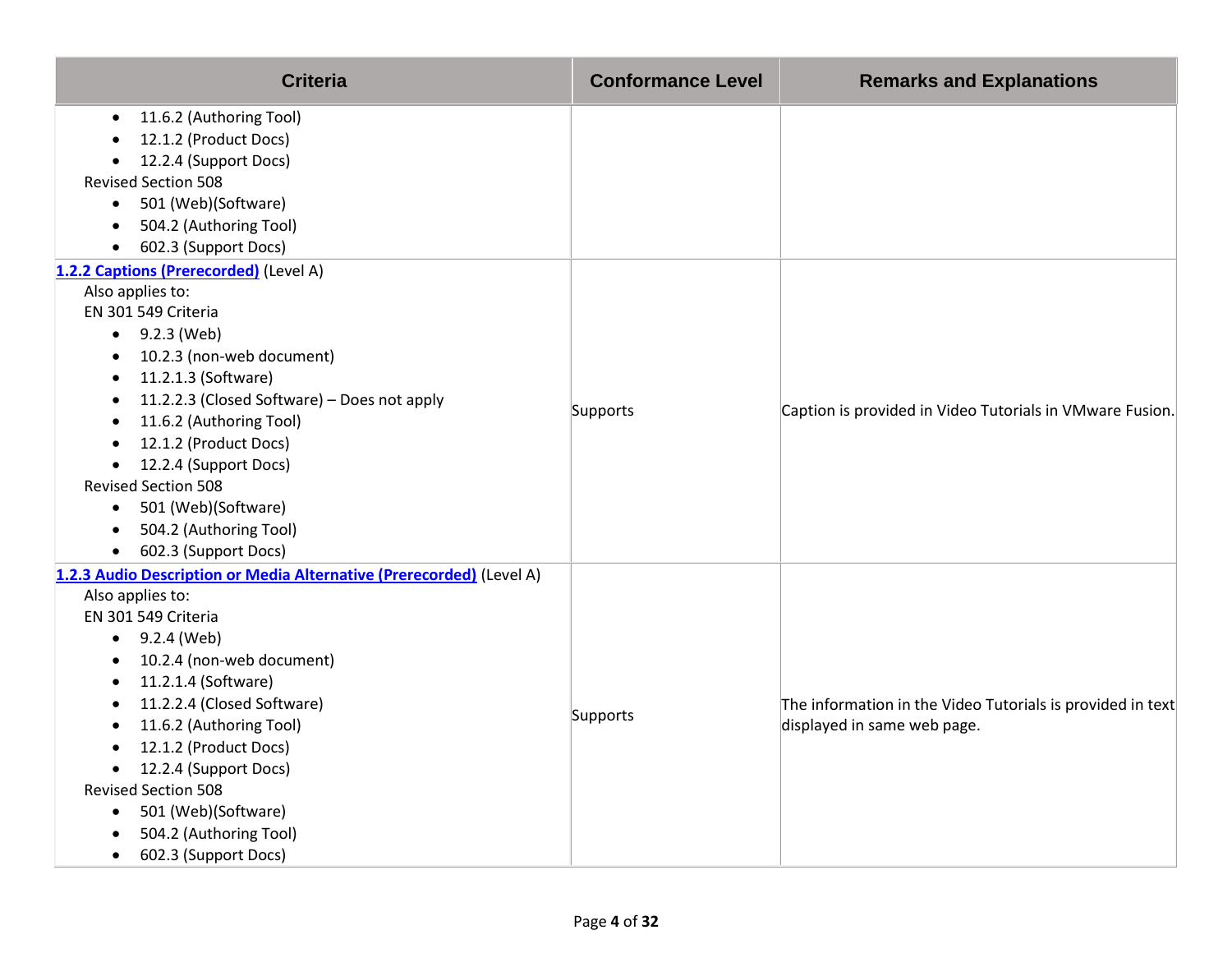| <b>Criteria</b>                                                                                                                                                                                                                                                                                                                                                                                                                                                                 | <b>Conformance Level</b>  | <b>Remarks and Explanations</b>                                                                                                                                                        |
|---------------------------------------------------------------------------------------------------------------------------------------------------------------------------------------------------------------------------------------------------------------------------------------------------------------------------------------------------------------------------------------------------------------------------------------------------------------------------------|---------------------------|----------------------------------------------------------------------------------------------------------------------------------------------------------------------------------------|
| 1.3.1 Info and Relationships (Level A)<br>Also applies to:<br>EN 301 549 Criteria<br>9.2.7 (Web)<br>$\bullet$<br>10.2.7 (non-web document)<br>$\bullet$<br>11.2.1.7 (Software)<br>$\bullet$<br>11.2.2.7 (Closed Software) - Does not apply<br>$\bullet$<br>11.6.2 (Authoring Tool)<br>12.1.2 (Product Docs)<br>12.2.4 (Support Docs)<br><b>Revised Section 508</b><br>501 (Web)(Software)<br>$\bullet$<br>504.2 (Authoring Tool)<br>602.3 (Support Docs)<br>$\bullet$           | <b>Partially Supports</b> | Most of the content in VMware Fusion is available to<br>user who uses screen reader.<br>But some collapsed content which is unexpected for<br>end-user is still read by screen reader. |
| 1.3.2 Meaningful Sequence (Level A)<br>Also applies to:<br>EN 301 549 Criteria<br>9.2.8 (Web)<br>$\bullet$<br>10.2.8 (non-web document)<br>$\bullet$<br>11.2.1.8 (Software)<br>$\bullet$<br>11.2.2.8 (Closed Software) - Does not apply<br>$\bullet$<br>11.6.2 (Authoring Tool)<br>12.1.2 (Product Docs)<br>12.2.4 (Support Docs)<br><b>Revised Section 508</b><br>501 (Web)(Software)<br>$\bullet$<br>504.2 (Authoring Tool)<br>$\bullet$<br>602.3 (Support Docs)<br>$\bullet$ | <b>Partially Supports</b> | Most of the content in VMware Fusion is available to<br>user who uses screen reader.<br>But some collapsed content which is unexpected for<br>end-user is still read by screen reader. |
| 1.3.3 Sensory Characteristics (Level A)<br>Also applies to:<br>EN 301 549 Criteria<br>9.2.9 (Web)<br>$\bullet$<br>10.2.9 (non-web document)<br>11.2.1.9 (Software)<br>11.2.2.9 (Closed Software) - Does not apply                                                                                                                                                                                                                                                               | Supports                  | The instructions provided in VMware Fusion for<br>understanding and operating content do not rely solely<br>on sensory characteristics of components.                                  |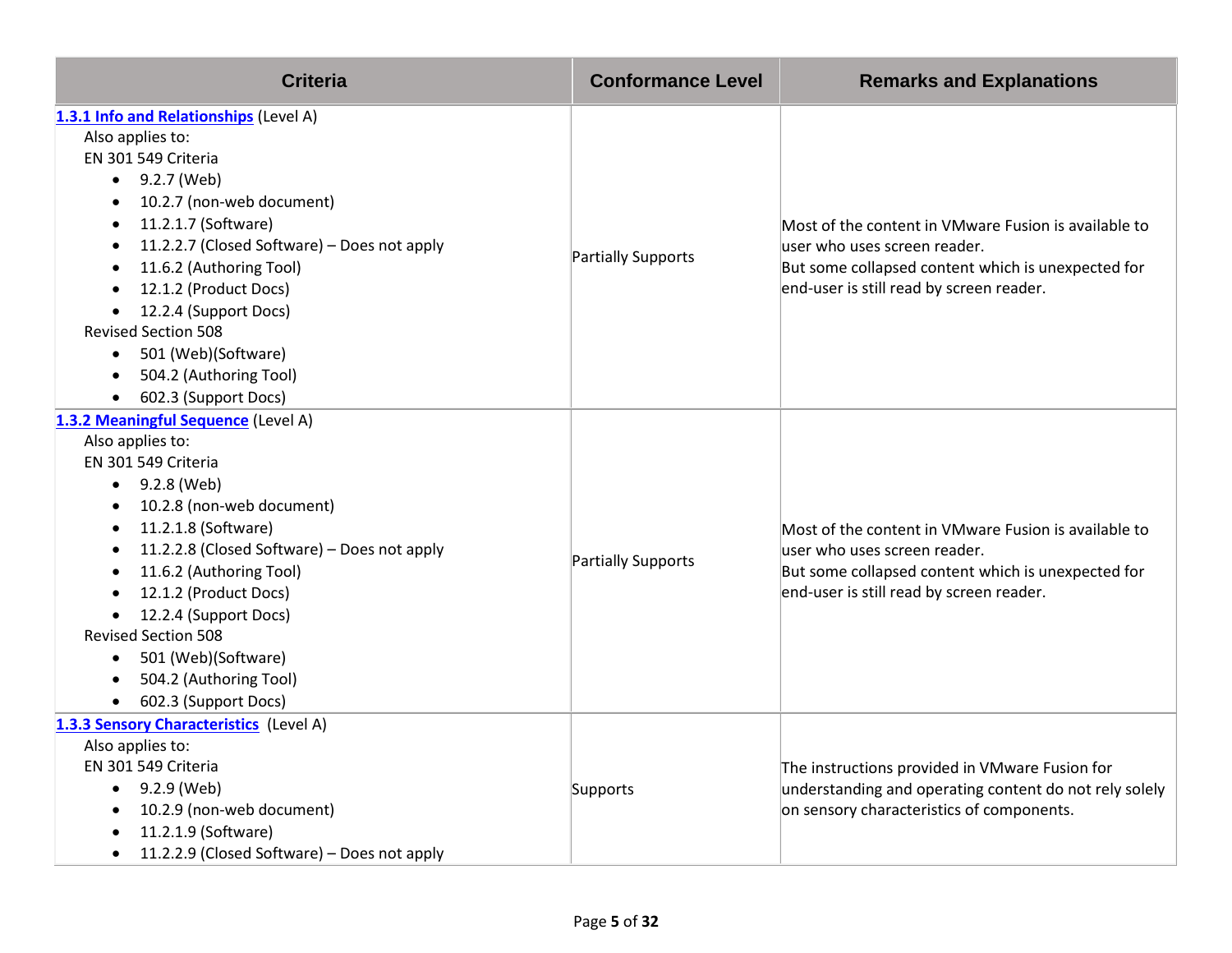| <b>Criteria</b>                              | <b>Conformance Level</b> | <b>Remarks and Explanations</b>                                                                     |
|----------------------------------------------|--------------------------|-----------------------------------------------------------------------------------------------------|
| 11.6.2 (Authoring Tool)                      |                          |                                                                                                     |
| 12.1.2 (Product Docs)                        |                          |                                                                                                     |
| 12.2.4 (Support Docs)<br>$\bullet$           |                          |                                                                                                     |
| <b>Revised Section 508</b>                   |                          |                                                                                                     |
| 501 (Web)(Software)<br>$\bullet$             |                          |                                                                                                     |
| 504.2 (Authoring Tool)                       |                          |                                                                                                     |
| 602.3 (Support Docs)<br>$\bullet$            |                          |                                                                                                     |
| 1.4.1 Use of Color (Level A)                 |                          |                                                                                                     |
| Also applies to:                             |                          |                                                                                                     |
| EN 301 549 Criteria                          |                          |                                                                                                     |
| $-9.2.10$ (Web)                              |                          |                                                                                                     |
| 10.2.10 (non-web document)<br>$\bullet$      |                          | Information in VMware Fusion does not use color as the<br>only visual method to convey information. |
| 11.2.1.10 (Software)<br>$\bullet$            |                          |                                                                                                     |
| 11.2.2.10 (Closed Software) - Does not apply | Supports                 |                                                                                                     |
| 11.6.2 (Authoring Tool)                      |                          |                                                                                                     |
| 12.1.2 (Product Docs)                        |                          |                                                                                                     |
| 12.2.4 (Support Docs)<br>$\bullet$           |                          |                                                                                                     |
| <b>Revised Section 508</b>                   |                          |                                                                                                     |
| • 501 (Web)(Software)                        |                          |                                                                                                     |
| 504.2 (Authoring Tool)                       |                          |                                                                                                     |
| 602.3 (Support Docs)                         |                          |                                                                                                     |
| 1.4.2 Audio Control (Level A)                |                          |                                                                                                     |
| Also applies to:                             |                          |                                                                                                     |
| EN 301 549 Criteria                          |                          |                                                                                                     |
| $-9.2.11$ (Web)                              |                          |                                                                                                     |
| 10.2.11 (non-web document)<br>$\bullet$      |                          |                                                                                                     |
| 11.2.1.11 (Software)<br>$\bullet$            |                          |                                                                                                     |
| 11.2.2.11 (Closed Software) - Does not apply | Not Applicable           | The VMware Fusion does not contain audio content                                                    |
| 11.6.2 (Authoring Tool)                      |                          | plays automatically for more than 3 seconds.                                                        |
| 12.1.2 (Product Docs)                        |                          |                                                                                                     |
| 12.2.4 (Support Docs)<br>$\bullet$           |                          |                                                                                                     |
| <b>Revised Section 508</b>                   |                          |                                                                                                     |
| 501 (Web)(Software)<br>$\bullet$             |                          |                                                                                                     |
| 504.2 (Authoring Tool)                       |                          |                                                                                                     |
| 602.3 (Support Docs)<br>$\bullet$            |                          |                                                                                                     |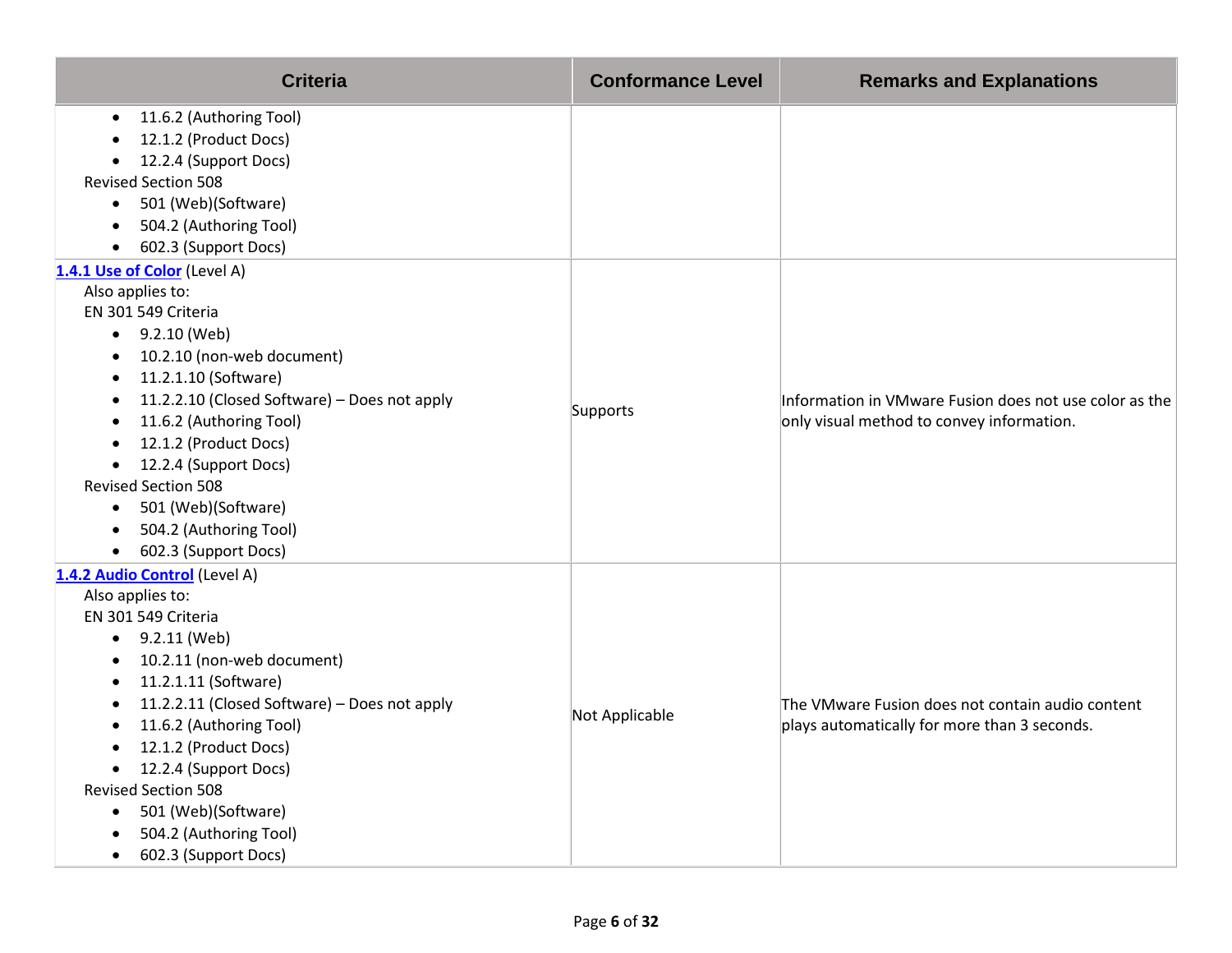| <b>Criteria</b>                                           | <b>Conformance Level</b> | <b>Remarks and Explanations</b>                              |
|-----------------------------------------------------------|--------------------------|--------------------------------------------------------------|
| 2.1.1 Keyboard (Level A)                                  |                          |                                                              |
| Also applies to:                                          |                          |                                                              |
| EN 301 549 Criteria                                       |                          |                                                              |
| $\bullet$ 9.2.15 (Web)                                    |                          |                                                              |
| 10.2.15 (non-web document)<br>$\bullet$                   |                          |                                                              |
| 11.2.1.15 (Software)<br>$\bullet$                         |                          | Most components in VMware Fusion support keyboard<br>access. |
| 11.2.2.15 (Closed Software)<br>$\bullet$                  |                          |                                                              |
| 11.6.2 (Authoring Tool)                                   | Partially Supports       | However some action such as restore Virtual Machine to       |
| 12.1.2 (Product Docs)                                     |                          | snapshot is not available through keyboard action.           |
| 12.2.4 (Support Docs)                                     |                          |                                                              |
| <b>Revised Section 508</b>                                |                          |                                                              |
| 501 (Web)(Software)<br>$\bullet$                          |                          |                                                              |
| 504.2 (Authoring Tool)<br>$\bullet$                       |                          |                                                              |
| 602.3 (Support Docs)<br>$\bullet$                         |                          |                                                              |
| 2.1.2 No Keyboard Trap (Level A)                          |                          |                                                              |
| Also applies to:                                          |                          | There is no keyboard Trap in VMware Fusion.                  |
| EN 301 549 Criteria                                       |                          |                                                              |
| $-9.2.16$ (Web)                                           |                          |                                                              |
| 10.2.16 (non-web document)<br>$\bullet$                   |                          |                                                              |
| 11.2.1.16 (Software)<br>$\bullet$                         |                          |                                                              |
| 11.2.2.16 (Closed Software) - Does not apply<br>$\bullet$ | Supports                 |                                                              |
| 11.6.2 (Authoring Tool)<br>$\bullet$                      |                          |                                                              |
| 12.1.2 (Product Docs)                                     |                          |                                                              |
| 12.2.4 (Support Docs)                                     |                          |                                                              |
| <b>Revised Section 508</b>                                |                          |                                                              |
| 501 (Web)(Software)<br>$\bullet$                          |                          |                                                              |
| 504.2 (Authoring Tool)<br>$\bullet$                       |                          |                                                              |
| 602.3 (Support Docs)<br>$\bullet$                         |                          |                                                              |
| 2.2.1 Timing Adjustable (Level A)                         |                          |                                                              |
| Also applies to:                                          |                          |                                                              |
| EN 301 549 Criteria                                       |                          |                                                              |
| $\bullet$ 9.2.17 (Web)                                    | Not Applicable           | There is no time limit is set in VMware Fusion.              |
| 10.2.17 (non-web document)                                |                          |                                                              |
| 11.2.1.17 (Software)                                      |                          |                                                              |
| 11.2.2.17 (Closed Software) - Does not apply<br>$\bullet$ |                          |                                                              |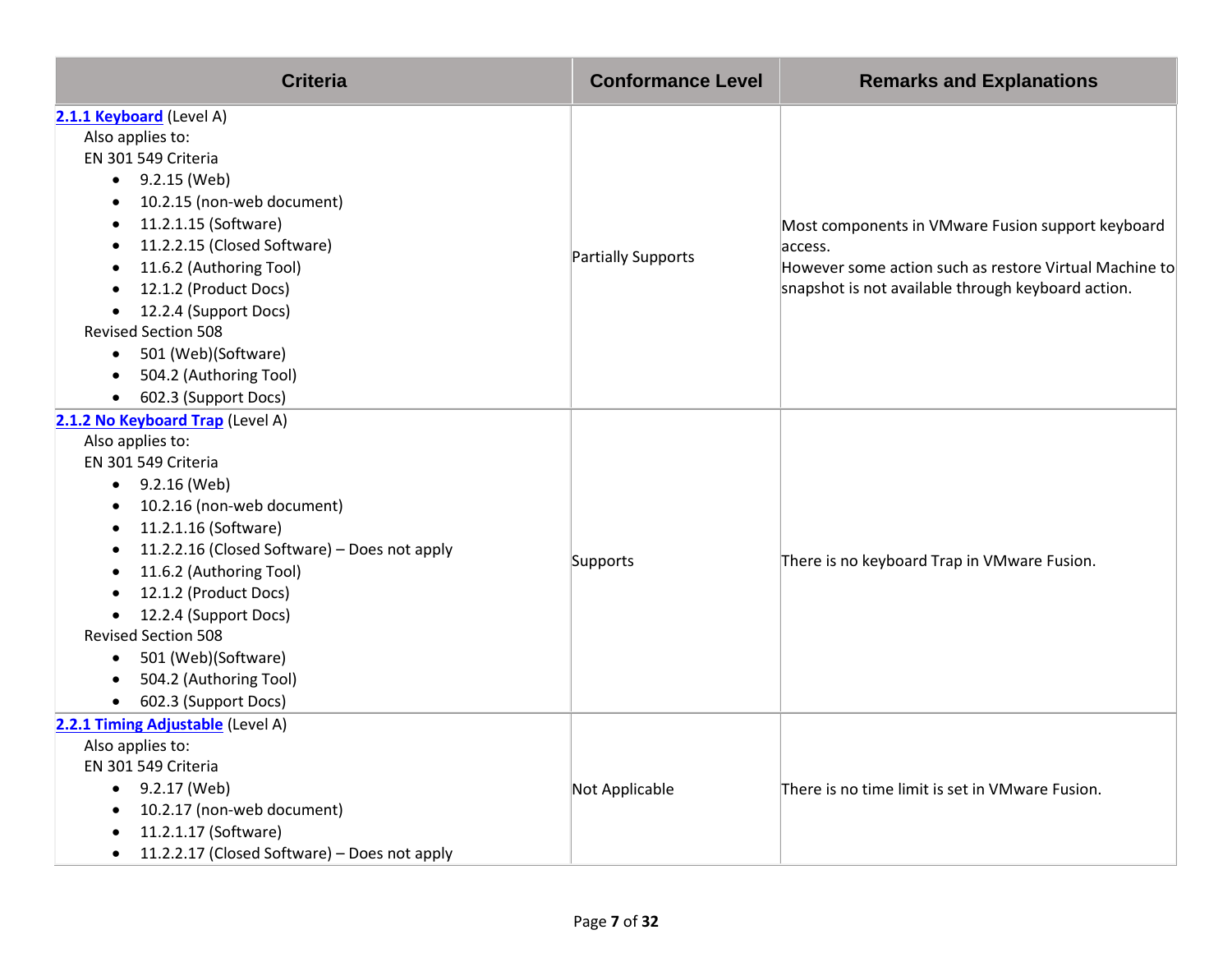| <b>Criteria</b>                                                                                   | <b>Conformance Level</b> | <b>Remarks and Explanations</b>                                                             |
|---------------------------------------------------------------------------------------------------|--------------------------|---------------------------------------------------------------------------------------------|
| 11.6.2 (Authoring Tool)<br>$\bullet$                                                              |                          |                                                                                             |
| 12.1.2 (Product Docs)<br>$\bullet$                                                                |                          |                                                                                             |
| 12.2.4 (Support Docs)<br>$\bullet$<br><b>Revised Section 508</b>                                  |                          |                                                                                             |
|                                                                                                   |                          |                                                                                             |
| 501 (Web)(Software)<br>$\bullet$                                                                  |                          |                                                                                             |
| 504.2 (Authoring Tool)<br>$\bullet$                                                               |                          |                                                                                             |
| 602.3 (Support Docs)<br>$\bullet$                                                                 |                          |                                                                                             |
| 2.2.2 Pause, Stop, Hide (Level A)                                                                 |                          |                                                                                             |
| Also applies to:<br>EN 301 549 Criteria                                                           |                          |                                                                                             |
| $-9.2.18$ (Web)                                                                                   |                          |                                                                                             |
|                                                                                                   |                          |                                                                                             |
| 10.2.18 (non-web document)<br>٠                                                                   |                          |                                                                                             |
| 11.2.1.18 (Software)<br>٠                                                                         | Not Applicable           | VMware Fusion does not contain moving, blinking,<br>scrolling or auto-updating information. |
| 11.2.2.18 (Closed Software) - Does not apply<br>$\bullet$<br>11.6.2 (Authoring Tool)<br>$\bullet$ |                          |                                                                                             |
| 12.1.2 (Product Docs)                                                                             |                          |                                                                                             |
| 12.2.4 (Support Docs)<br>$\bullet$                                                                |                          |                                                                                             |
| <b>Revised Section 508</b>                                                                        |                          |                                                                                             |
| 501 (Web)(Software)<br>$\bullet$                                                                  |                          |                                                                                             |
| 504.2 (Authoring Tool)<br>$\bullet$                                                               |                          |                                                                                             |
| 602.3 (Support Docs)<br>$\bullet$                                                                 |                          |                                                                                             |
| 2.3.1 Three Flashes or Below Threshold (Level A)                                                  |                          |                                                                                             |
| Also applies to:                                                                                  |                          |                                                                                             |
| EN 301 549 Criteria                                                                               |                          |                                                                                             |
| $\bullet$ 9.2.19 (Web)                                                                            |                          |                                                                                             |
| 10.2.19 (non-web document)<br>$\bullet$                                                           |                          |                                                                                             |
| 11.2.1.19 (Software)                                                                              |                          |                                                                                             |
| 11.2.2.19 (Closed Software) - Does not apply                                                      |                          | VMware Fusion does not have content that flashes                                            |
| 11.6.2 (Authoring Tool)                                                                           | Not Applicable           | more than three times in one second or below<br>thresholds.                                 |
| 12.1.2 (Product Docs)                                                                             |                          |                                                                                             |
| 12.2.4 (Support Docs)<br>$\bullet$                                                                |                          |                                                                                             |
| <b>Revised Section 508</b>                                                                        |                          |                                                                                             |
| 501 (Web)(Software)<br>$\bullet$                                                                  |                          |                                                                                             |
| 504.2 (Authoring Tool)                                                                            |                          |                                                                                             |
| 602.3 (Support Docs)<br>$\bullet$                                                                 |                          |                                                                                             |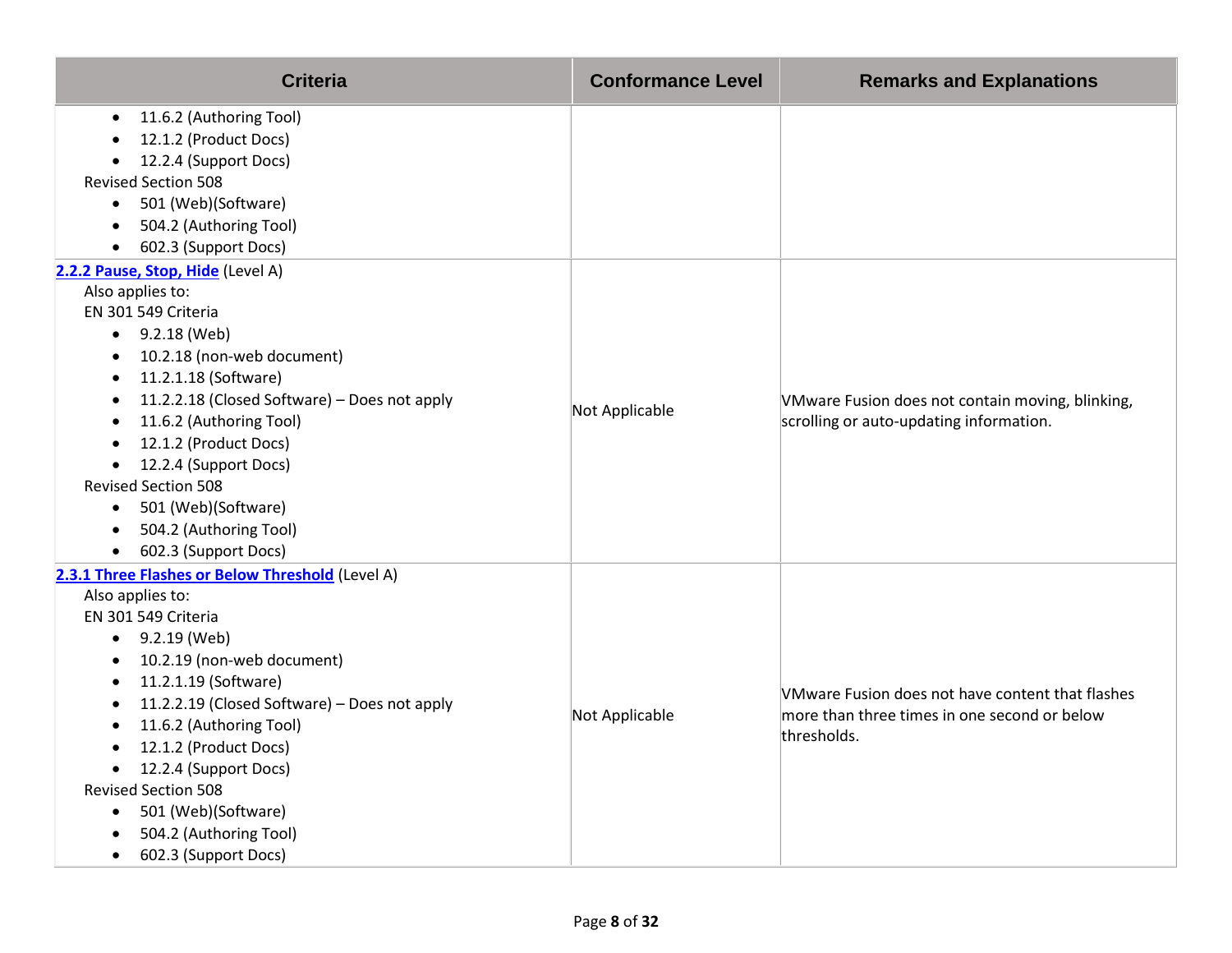| <b>Criteria</b>                                                       | <b>Conformance Level</b> | <b>Remarks and Explanations</b>                       |
|-----------------------------------------------------------------------|--------------------------|-------------------------------------------------------|
| 2.4.1 Bypass Blocks (Level A)                                         |                          |                                                       |
| Also applies to:                                                      |                          |                                                       |
| EN 301 549 Criteria                                                   |                          |                                                       |
| $-9.2.20$ (Web)                                                       |                          |                                                       |
| 10.2.20 (non-web document) - Does not apply<br>$\bullet$              |                          |                                                       |
| 11.2.1.20 (Software) - Does not apply<br>$\bullet$                    |                          |                                                       |
| 11.2.2.20 (Closed Software) - Does not apply<br>$\bullet$             | Not Applicable           | VMware Fusion does not have repeated content in       |
| 11.6.2 (Authoring Tool)<br>$\bullet$                                  |                          | different windows.                                    |
| 12.1.2 (Product Docs)<br>$\bullet$                                    |                          |                                                       |
| 12.2.4 (Support Docs)<br>$\bullet$                                    |                          |                                                       |
| <b>Revised Section 508</b>                                            |                          |                                                       |
| 501 (Web)(Software) – Does not apply to non-web software<br>$\bullet$ |                          |                                                       |
| 504.2 (Authoring Tool)<br>$\bullet$                                   |                          |                                                       |
| 602.3 (Support Docs) - Does not apply to non-web docs<br>$\bullet$    |                          |                                                       |
| 2.4.2 Page Titled (Level A)                                           |                          |                                                       |
| Also applies to:                                                      |                          |                                                       |
| EN 301 549 Criteria                                                   |                          |                                                       |
| 9.2.21 (Web)<br>$\bullet$                                             |                          |                                                       |
| 10.2.21 (non-web document)<br>$\bullet$                               |                          |                                                       |
| 11.2.1.21 (Software) - Does not apply<br>$\bullet$                    |                          |                                                       |
| 11.2.2.21 (Closed Software) - Does not apply<br>$\bullet$             | Supports                 | The window in VMware Fusion have titles that describe |
| 11.6.2 (Authoring Tool)<br>$\bullet$                                  |                          | its topic.                                            |
| 12.1.2 (Product Docs)<br>$\bullet$                                    |                          |                                                       |
| 12.2.4 (Support Docs)                                                 |                          |                                                       |
| <b>Revised Section 508</b>                                            |                          |                                                       |
| 501 (Web)(Software)<br>$\bullet$                                      |                          |                                                       |
| 504.2 (Authoring Tool)<br>$\bullet$                                   |                          |                                                       |
| 602.3 (Support Docs)<br>$\bullet$                                     |                          |                                                       |
| 2.4.3 Focus Order (Level A)                                           |                          |                                                       |
| Also applies to:                                                      |                          |                                                       |
| EN 301 549 Criteria                                                   |                          | In VMware Fusion, the content receives focus in an    |
| $\bullet$ 9.2.22 (Web)                                                | Supports                 | order which is consistent with the meaning of the     |
| 10.2.22 (non-web document)<br>$\bullet$                               |                          | content.                                              |
| 11.2.1.22 (Software)<br>٠                                             |                          |                                                       |
| 11.2.2.22 (Closed Software) - Does not apply<br>$\bullet$             |                          |                                                       |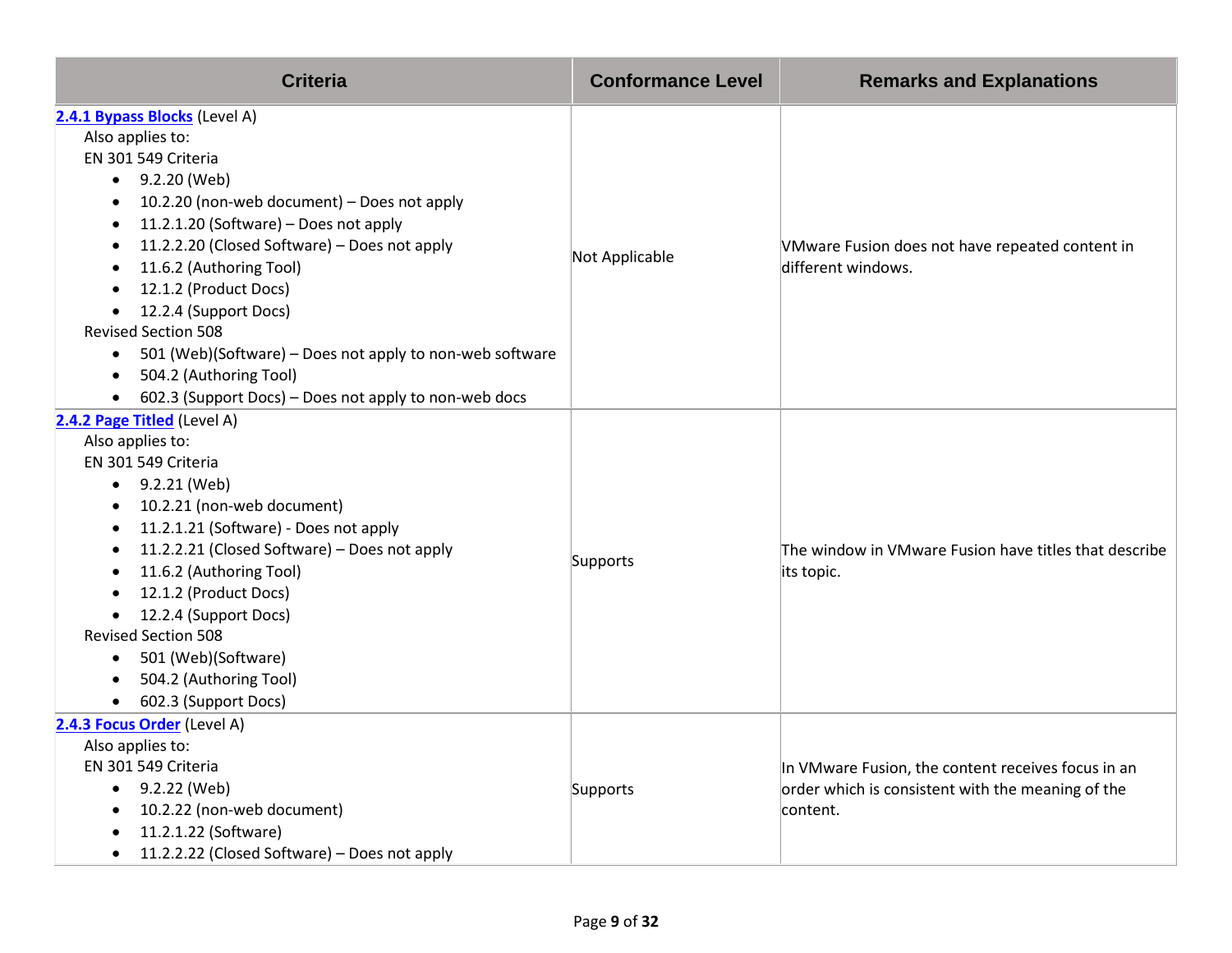| <b>Criteria</b>                                                                                                                                                                                                                                                                                                                                                                                                                                                                                                        | <b>Conformance Level</b> | <b>Remarks and Explanations</b>                                                          |
|------------------------------------------------------------------------------------------------------------------------------------------------------------------------------------------------------------------------------------------------------------------------------------------------------------------------------------------------------------------------------------------------------------------------------------------------------------------------------------------------------------------------|--------------------------|------------------------------------------------------------------------------------------|
| 11.6.2 (Authoring Tool)<br>$\bullet$<br>12.1.2 (Product Docs)<br>12.2.4 (Support Docs)<br><b>Revised Section 508</b><br>501 (Web)(Software)<br>$\bullet$<br>504.2 (Authoring Tool)<br>$\bullet$                                                                                                                                                                                                                                                                                                                        |                          |                                                                                          |
| 602.3 (Support Docs)<br>$\bullet$                                                                                                                                                                                                                                                                                                                                                                                                                                                                                      |                          |                                                                                          |
| 2.4.4 Link Purpose (In Context) (Level A)<br>Also applies to:<br>EN 301 549 Criteria<br>$-9.2.23$ (Web)<br>10.2.23 (non-web document)<br>$\bullet$<br>11.2.1.23 (Software)<br>$\bullet$<br>11.2.2.23 (Closed Software) - Does not apply<br>$\bullet$<br>11.6.2 (Authoring Tool)<br>$\bullet$<br>12.1.2 (Product Docs)<br>$\bullet$<br>12.2.4 (Support Docs)<br>$\bullet$<br><b>Revised Section 508</b><br>501 (Web)(Software)<br>$\bullet$<br>504.2 (Authoring Tool)<br>$\bullet$<br>602.3 (Support Docs)<br>$\bullet$ | Supports                 | The link purpose in VMware Fusion can be determined<br>by the link text and the context. |
| 3.1.1 Language of Page (Level A)<br>Also applies to:<br>EN 301 549 Criteria<br>$-9.2.27$ (Web)<br>10.2.27 (non-web document)<br>$\bullet$<br>11.2.1.27 (Software)<br>$\bullet$<br>11.2.2.27 (Closed Software)<br>$\bullet$<br>11.6.2 (Authoring Tool)<br>$\bullet$<br>12.1.2 (Product Docs)<br>$\bullet$<br>12.2.4 (Support Docs)<br>$\bullet$<br><b>Revised Section 508</b><br>501 (Web)(Software)<br>$\bullet$<br>504.2 (Authoring Tool)<br>602.3 (Support Docs)<br>$\bullet$                                        | Not Applicable           | The VMware Fusion does not contain web pages.                                            |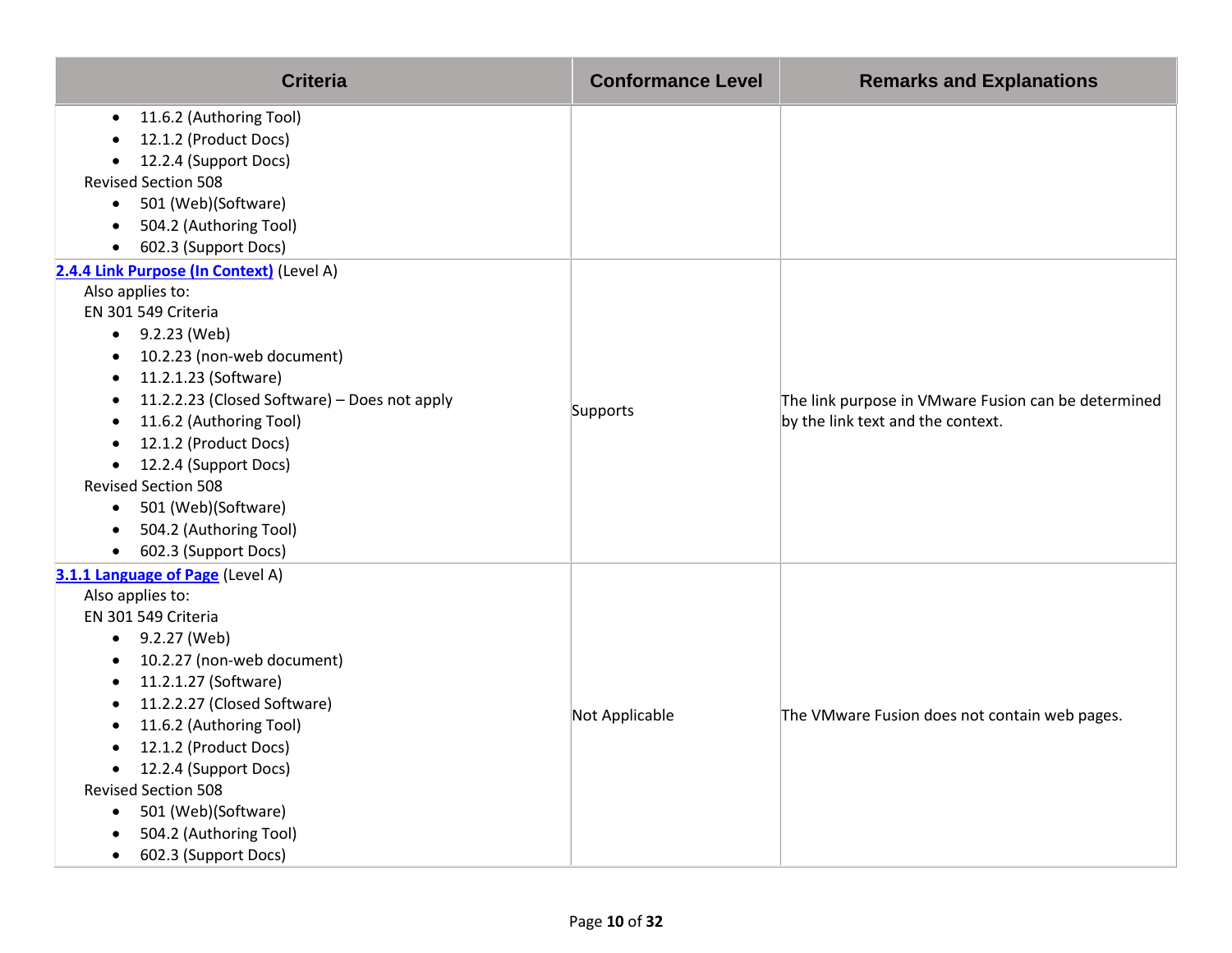| <b>Criteria</b>                                           | <b>Conformance Level</b> | <b>Remarks and Explanations</b>                        |
|-----------------------------------------------------------|--------------------------|--------------------------------------------------------|
| 3.2.1 On Focus (Level A)                                  |                          |                                                        |
| Also applies to:                                          |                          |                                                        |
| EN 301 549 Criteria                                       |                          |                                                        |
| $\bullet$ 9.2.29 (Web)                                    |                          |                                                        |
| 10.2.29 (non-web document)<br>$\bullet$                   |                          |                                                        |
| 11.2.1.29 (Software)<br>$\bullet$                         |                          |                                                        |
| 11.2.2.29 (Closed Software) - Does not apply<br>$\bullet$ |                          | The context is not changed when component receives     |
| 11.6.2 (Authoring Tool)                                   | Supports                 | focus in VMware Fusion.                                |
| 12.1.2 (Product Docs)                                     |                          |                                                        |
| 12.2.4 (Support Docs)                                     |                          |                                                        |
| <b>Revised Section 508</b>                                |                          |                                                        |
| 501 (Web)(Software)<br>$\bullet$                          |                          |                                                        |
| 504.2 (Authoring Tool)                                    |                          |                                                        |
| 602.3 (Support Docs)<br>$\bullet$                         |                          |                                                        |
| 3.2.2 On Input (Level A)                                  |                          |                                                        |
| Also applies to:                                          |                          |                                                        |
| EN 301 549 Criteria                                       |                          |                                                        |
| 9.2.30 (Web)<br>$\bullet$                                 |                          |                                                        |
| 10.2.30 (non-web document)<br>$\bullet$                   |                          |                                                        |
| 11.2.1.30 (Software)<br>$\bullet$                         |                          |                                                        |
| 11.2.2.30 (Closed Software) - Does not apply<br>$\bullet$ | Supports                 | In VMware Fusion, changing the settings does not       |
| 11.6.2 (Authoring Tool)<br>$\bullet$                      |                          | automatically cause a change in context.               |
| 12.1.2 (Product Docs)<br>$\bullet$                        |                          |                                                        |
| 12.2.4 (Support Docs)<br>$\bullet$                        |                          |                                                        |
| <b>Revised Section 508</b>                                |                          |                                                        |
| 501 (Web)(Software)<br>$\bullet$                          |                          |                                                        |
| 504.2 (Authoring Tool)<br>$\bullet$                       |                          |                                                        |
| 602.3 (Support Docs)<br>$\bullet$                         |                          |                                                        |
| 3.3.1 Error Identification (Level A)                      |                          |                                                        |
| Also applies to:                                          |                          |                                                        |
| EN 301 549 Criteria                                       |                          | When the input error is identified in VMware Fusion, a |
| $\bullet$ 9.2.33 (Web)                                    | Supports                 | pop up window contain error message displays to notify |
| 10.2.33 (non-web document)                                |                          | user.                                                  |
| 11.2.1.33 (Software)                                      |                          |                                                        |
| 11.2.2.33 (Closed Software)                               |                          |                                                        |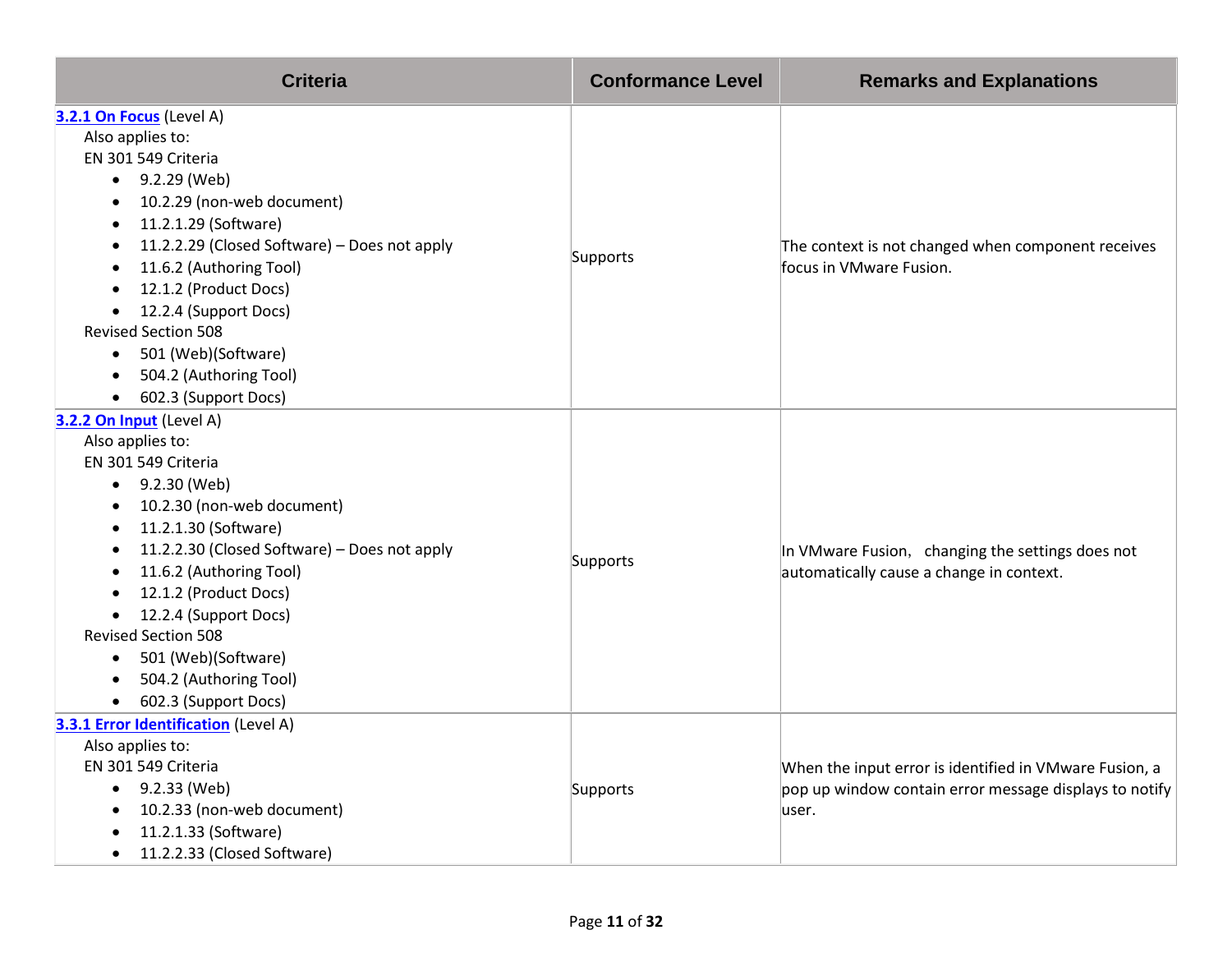| <b>Criteria</b>                                                                                                                                                                                                                                                                                                                                                                                                                                                | <b>Conformance Level</b> | <b>Remarks and Explanations</b>                                                                                                                                                                               |
|----------------------------------------------------------------------------------------------------------------------------------------------------------------------------------------------------------------------------------------------------------------------------------------------------------------------------------------------------------------------------------------------------------------------------------------------------------------|--------------------------|---------------------------------------------------------------------------------------------------------------------------------------------------------------------------------------------------------------|
| 11.6.2 (Authoring Tool)<br>12.1.2 (Product Docs)<br>12.2.4 (Support Docs)<br><b>Revised Section 508</b><br>501 (Web)(Software)<br>$\bullet$<br>504.2 (Authoring Tool)                                                                                                                                                                                                                                                                                          |                          |                                                                                                                                                                                                               |
| 602.3 (Support Docs)<br>$\bullet$                                                                                                                                                                                                                                                                                                                                                                                                                              |                          |                                                                                                                                                                                                               |
| 3.3.2 Labels or Instructions (Level A)<br>Also applies to:<br>EN 301 549 Criteria<br>$\bullet$ 9.2.34 (Web)<br>10.2.34 (non-web document)<br>٠<br>11.2.1.34 (Software)<br>$\bullet$<br>11.2.2.34 (Closed Software) - Does not apply<br>11.6.2 (Authoring Tool)<br>12.1.2 (Product Docs)<br>12.2.4 (Support Docs)<br>$\bullet$<br><b>Revised Section 508</b><br>501 (Web)(Software)<br>$\bullet$<br>504.2 (Authoring Tool)<br>602.3 (Support Docs)<br>$\bullet$ | Partially Supports       | Most content which requires user input can provide<br>labels or instruction. However, some combo boxes and<br>edit boxes are not associated with label and no other<br>instructions provided in some modules. |
| 4.1.1 Parsing (Level A)<br>Also applies to:<br>EN 301 549 Criteria<br>$-9.2.37$ (Web)<br>10.2.37 (non-web document)<br>$\bullet$<br>11.2.1.37 (Software)<br>$\bullet$<br>11.2.2.37 (Closed Software) - Does not apply<br>$\bullet$<br>11.6.2 (Authoring Tool)<br>12.1.2 (Product Docs)<br>12.2.4 (Support Docs)<br>$\bullet$<br><b>Revised Section 508</b><br>501 (Web)(Software)<br>$\bullet$<br>504.2 (Authoring Tool)<br>602.3 (Support Docs)<br>$\bullet$  | Not Applicable           | The content in VMware Fusion is not implemented using<br>markup language.                                                                                                                                     |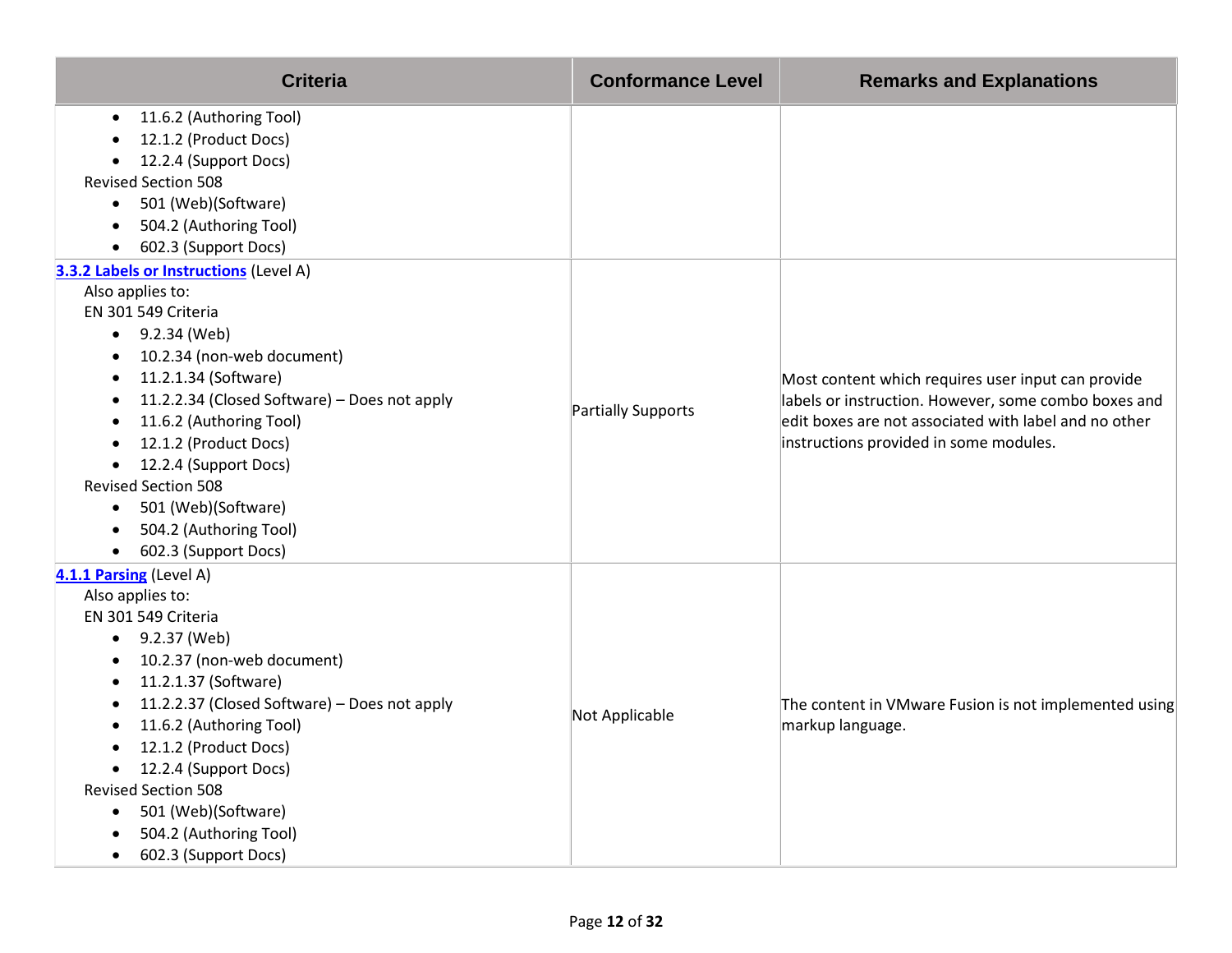| <b>Criteria</b>                                                                                                                                                                                                                                                                                                                                                                                  | <b>Conformance Level</b> | <b>Remarks and Explanations</b>                                                                                                                                                                              |
|--------------------------------------------------------------------------------------------------------------------------------------------------------------------------------------------------------------------------------------------------------------------------------------------------------------------------------------------------------------------------------------------------|--------------------------|--------------------------------------------------------------------------------------------------------------------------------------------------------------------------------------------------------------|
| 4.1.2 Name, Role, Value (Level A)<br>Also applies to:<br>EN 301 549 Criteria<br>$\bullet$ 9.2.38 (Web)<br>10.2.38 (non-web document)<br>11.2.1.38 (Software)<br>11.2.2.38 (Closed Software) – Does not apply<br>11.6.2 (Authoring Tool)<br>12.1.2 (Product Docs)<br>12.2.4 (Support Docs)<br><b>Revised Section 508</b><br>501 (Web)(Software)<br>504.2 (Authoring Tool)<br>602.3 (Support Docs) | Partially Supports       | For most user interfaces in VMware Fusion, the role and<br>name can be read by screen reader. But for the install<br>method select window, the status of the install method<br>is not read by screen reader. |

### **Table 2: Success Criteria, Level AA**

| <b>Criteria</b>                                                                                                                                                                                                                                                                                                                                                                                                                                        | <b>Conformance Level</b> | <b>Remarks and Explanations</b>                           |
|--------------------------------------------------------------------------------------------------------------------------------------------------------------------------------------------------------------------------------------------------------------------------------------------------------------------------------------------------------------------------------------------------------------------------------------------------------|--------------------------|-----------------------------------------------------------|
| 1.2.4 Captions (Live) (Level AA)<br>Also applies to:<br>EN 301 549 Criteria<br>• $9.2.5$ (Web)<br>10.2.5 (non-web document)<br>11.2.1.5 (Software)<br>$\bullet$<br>11.2.2.5 (Closed Software) – Does not apply<br>$\bullet$<br>11.6.2 (Authoring Tool)<br>$\bullet$<br>12.1.2 (Product Docs)<br>$\bullet$<br>12.2.4 (Support Docs)<br><b>Revised Section 508</b><br>501 (Web)(Software)<br>504.2 (Authoring Tool)<br>602.3 (Support Docs)<br>$\bullet$ | Not Applicable           | <b>NMware Fusion does not contain live audio content.</b> |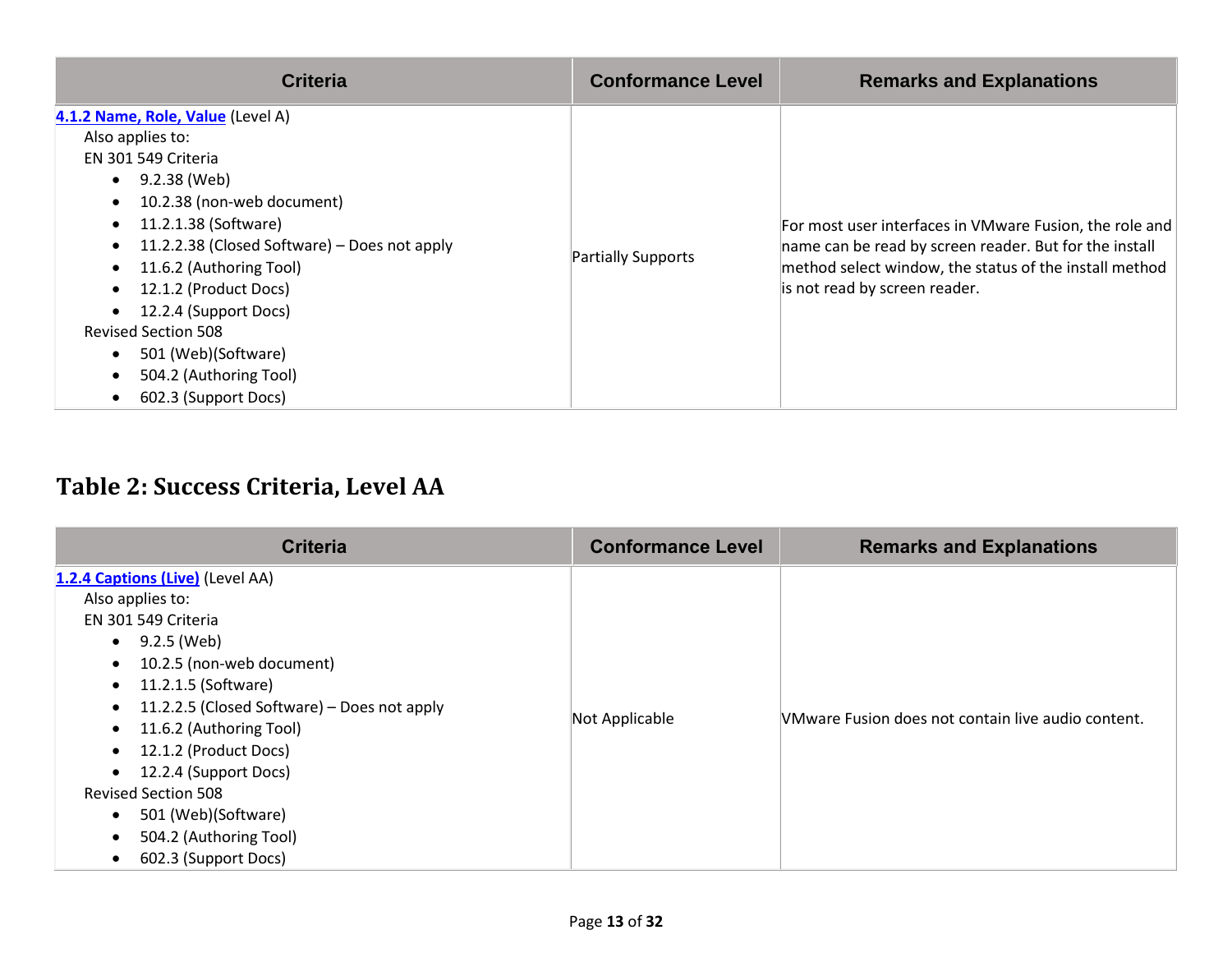| <b>Criteria</b>                                           | <b>Conformance Level</b> | <b>Remarks and Explanations</b>                                                                                                       |
|-----------------------------------------------------------|--------------------------|---------------------------------------------------------------------------------------------------------------------------------------|
| 1.2.5 Audio Description (Prerecorded) (Level AA)          |                          |                                                                                                                                       |
| Also applies to:                                          |                          |                                                                                                                                       |
| EN 301 549 Criteria                                       |                          | Video Tutorials in VMware Fusion does not contain<br>visual details that cannot be understood from the main                           |
| 9.2.6 (Web)<br>$\bullet$                                  |                          |                                                                                                                                       |
| 10.2.6 (non-web document)                                 |                          |                                                                                                                                       |
| 11.2.1.6 (Software)<br>$\bullet$                          |                          |                                                                                                                                       |
| 11.2.2.6 (Closed Software) - Does not apply<br>$\bullet$  | Not Applicable           |                                                                                                                                       |
| 11.6.2 (Authoring Tool)<br>$\bullet$                      |                          | soundtrack alone.                                                                                                                     |
| 12.1.2 (Product Docs)                                     |                          |                                                                                                                                       |
| 12.2.4 (Support Docs)                                     |                          |                                                                                                                                       |
| <b>Revised Section 508</b>                                |                          |                                                                                                                                       |
| 501 (Web)(Software)<br>$\bullet$                          |                          |                                                                                                                                       |
| 504.2 (Authoring Tool)<br>$\bullet$                       |                          |                                                                                                                                       |
| 602.3 (Support Docs)<br>$\bullet$                         |                          |                                                                                                                                       |
| 1.4.3 Contrast (Minimum) (Level AA)                       |                          |                                                                                                                                       |
| Also applies to:                                          |                          | Most of the text in VMware Fusion has a contrast ratio<br>of at least 4.5:1.<br>But the contrast ratio for some buttons does not meet |
| EN 301 549 Criteria                                       |                          |                                                                                                                                       |
| 9.2.12 (Web)<br>$\bullet$                                 | Partially Supports       |                                                                                                                                       |
| 10.2.12 (non-web document)<br>$\bullet$                   |                          |                                                                                                                                       |
| 11.2.1.12 (Software)<br>$\bullet$                         |                          |                                                                                                                                       |
| 11.2.2.12 (Closed Software) - Does not apply<br>$\bullet$ |                          |                                                                                                                                       |
| 11.6.2 (Authoring Tool)                                   |                          |                                                                                                                                       |
| 12.1.2 (Product Docs)<br>$\bullet$                        |                          | the minimum requirement of WCAG 2.0.                                                                                                  |
| 12.2.4 (Support Docs)                                     |                          |                                                                                                                                       |
| <b>Revised Section 508</b>                                |                          |                                                                                                                                       |
| 501 (Web)(Software)<br>$\bullet$                          |                          |                                                                                                                                       |
| 504.2 (Authoring Tool)<br>$\bullet$                       |                          |                                                                                                                                       |
| 602.3 (Support Docs)                                      |                          |                                                                                                                                       |
| 1.4.4 Resize text (Level AA)                              |                          |                                                                                                                                       |
| Also applies to:                                          |                          |                                                                                                                                       |
| EN 301 549 Criteria                                       |                          | The text in VMware Fusion cannot be resized without                                                                                   |
| 9.2.13 (Web)<br>$\bullet$                                 | Does not Support         | requiring the use of assistive technology such as a<br>screen magnifier.                                                              |
| 10.2.13 (non-web document)<br>$\bullet$                   |                          |                                                                                                                                       |
| 11.2.1.13 (Software)<br>$\bullet$                         |                          |                                                                                                                                       |
| 11.2.2.13 (Closed Software)<br>$\bullet$                  |                          |                                                                                                                                       |
| 11.6.2 (Authoring Tool)                                   |                          |                                                                                                                                       |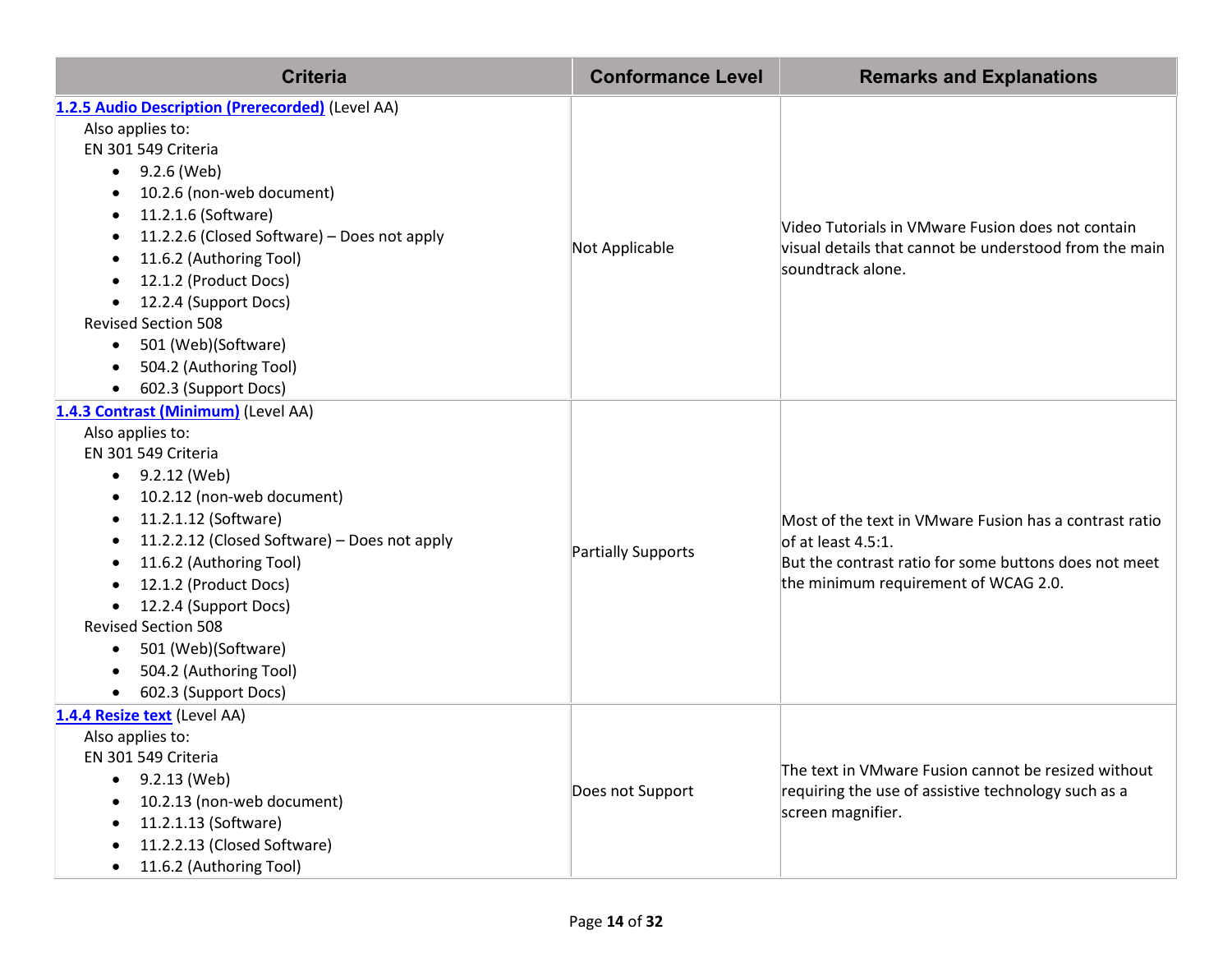| <b>Criteria</b>                                                                                                                                                                                                                                                                                                                                                                                                                                                                                                            | <b>Conformance Level</b> | <b>Remarks and Explanations</b>                                                                                     |
|----------------------------------------------------------------------------------------------------------------------------------------------------------------------------------------------------------------------------------------------------------------------------------------------------------------------------------------------------------------------------------------------------------------------------------------------------------------------------------------------------------------------------|--------------------------|---------------------------------------------------------------------------------------------------------------------|
| 12.1.2 (Product Docs)<br>$\bullet$<br>12.2.4 (Support Docs)<br><b>Revised Section 508</b><br>501 (Web)(Software)<br>$\bullet$<br>504.2 (Authoring Tool)<br>602.3 (Support Docs)                                                                                                                                                                                                                                                                                                                                            |                          |                                                                                                                     |
| 1.4.5 Images of Text (Level AA)                                                                                                                                                                                                                                                                                                                                                                                                                                                                                            |                          |                                                                                                                     |
| Also applies to:<br>EN 301 549 Criteria<br>9.2.14 (Web)<br>$\bullet$<br>10.2.14 (non-web document)<br>11.2.1.14 (Software)<br>11.2.2.14 (Closed Software) - Does not apply<br>$\bullet$<br>11.6.2 (Authoring Tool)<br>12.1.2 (Product Docs)<br>12.2.4 (Support Docs)<br>$\bullet$<br><b>Revised Section 508</b><br>501 (Web)(Software)<br>$\bullet$<br>504.2 (Authoring Tool)<br>602.3 (Support Docs)                                                                                                                      | Supports                 | Image of text is not used in VMware Fusion, and text is<br>used instead of image of text to convey the information. |
| 2.4.5 Multiple Ways (Level AA)<br>Also applies to:<br>EN 301 549 Criteria<br>9.2.24 (Web)<br>$\bullet$<br>10.2.24 (non-web document) - Does not apply<br>11.2.1.24 (Software) - Does not apply<br>$\bullet$<br>11.2.2.24 (Closed Software) - Does not apply<br>11.6.2 (Authoring Tool)<br>12.1.2 (Product Docs)<br>12.2.4 (Support Docs)<br>٠<br><b>Revised Section 508</b><br>501 (Web)(Software) - Does not apply to non-web software<br>504.2 (Authoring Tool)<br>602.3 (Support Docs) - Does not apply to non-web docs | Supports                 | VMware Fusion has menus and toolbars to navigate in<br>the application.                                             |
| 2.4.6 Headings and Labels (Level AA)<br>Also applies to:                                                                                                                                                                                                                                                                                                                                                                                                                                                                   | Not Applicable           | The content in VMware Fusion does not contain<br>headings.                                                          |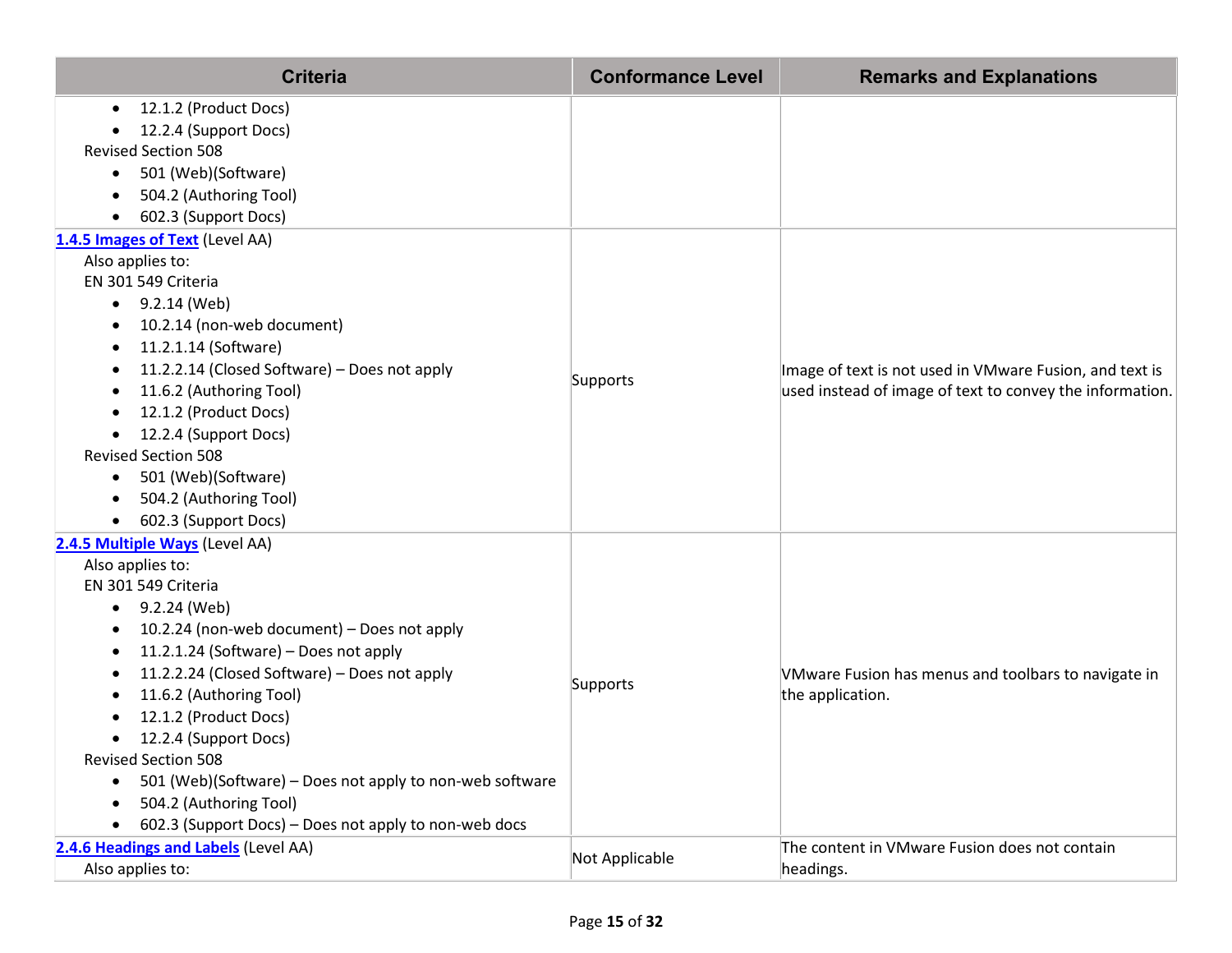| <b>Criteria</b>                                                                                                                                                                                                                                                                                                                                                                                                                            | <b>Conformance Level</b> | <b>Remarks and Explanations</b>                                                                                                                   |
|--------------------------------------------------------------------------------------------------------------------------------------------------------------------------------------------------------------------------------------------------------------------------------------------------------------------------------------------------------------------------------------------------------------------------------------------|--------------------------|---------------------------------------------------------------------------------------------------------------------------------------------------|
| EN 301 549 Criteria<br>• $9.2.25$ (Web)<br>10.2.25 (non-web document)<br>11.2.1.25 (Software)<br>11.2.2.25 (Closed Software) - Does not apply<br>11.6.2 (Authoring Tool)<br>12.1.2 (Product Docs)<br>12.2.4 (Support Docs)<br><b>Revised Section 508</b><br>501 (Web)(Software)<br>$\bullet$<br>504.2 (Authoring Tool)                                                                                                                     |                          |                                                                                                                                                   |
| 602.3 (Support Docs)<br>2.4.7 Focus Visible (Level AA)<br>Also applies to:<br>EN 301 549 Criteria<br>9.2.26 (Web)<br>$\bullet$<br>10.2.26 (non-web document)<br>11.2.1.26 (Software)<br>11.2.2.26 (Closed Software) - Does not apply<br>11.6.2 (Authoring Tool)<br>12.1.2 (Product Docs)<br>12.2.4 (Support Docs)<br><b>Revised Section 508</b><br>501 (Web)(Software)<br>٠<br>504.2 (Authoring Tool)<br>602.3 (Support Docs)<br>$\bullet$ | Supports                 | The focus is visible in VMware Fusion.                                                                                                            |
| 3.1.2 Language of Parts (Level AA)<br>Also applies to:<br>EN 301 549 Criteria<br>$\bullet$ 9.2.28 (Web)<br>10.2.28 (non-web document)<br>11.2.1.28 (Software) - Does not apply<br>11.2.2.28 (Closed Software) - Does not apply<br>11.6.2 (Authoring Tool)<br>12.1.2 (Product Docs)<br>$\bullet$<br>12.2.4 (Support Docs)<br>$\bullet$                                                                                                      | Supports                 | The language in the VMware Fusion can be determined<br>by screen reader, users with disabilities can be better<br>able to understand the content. |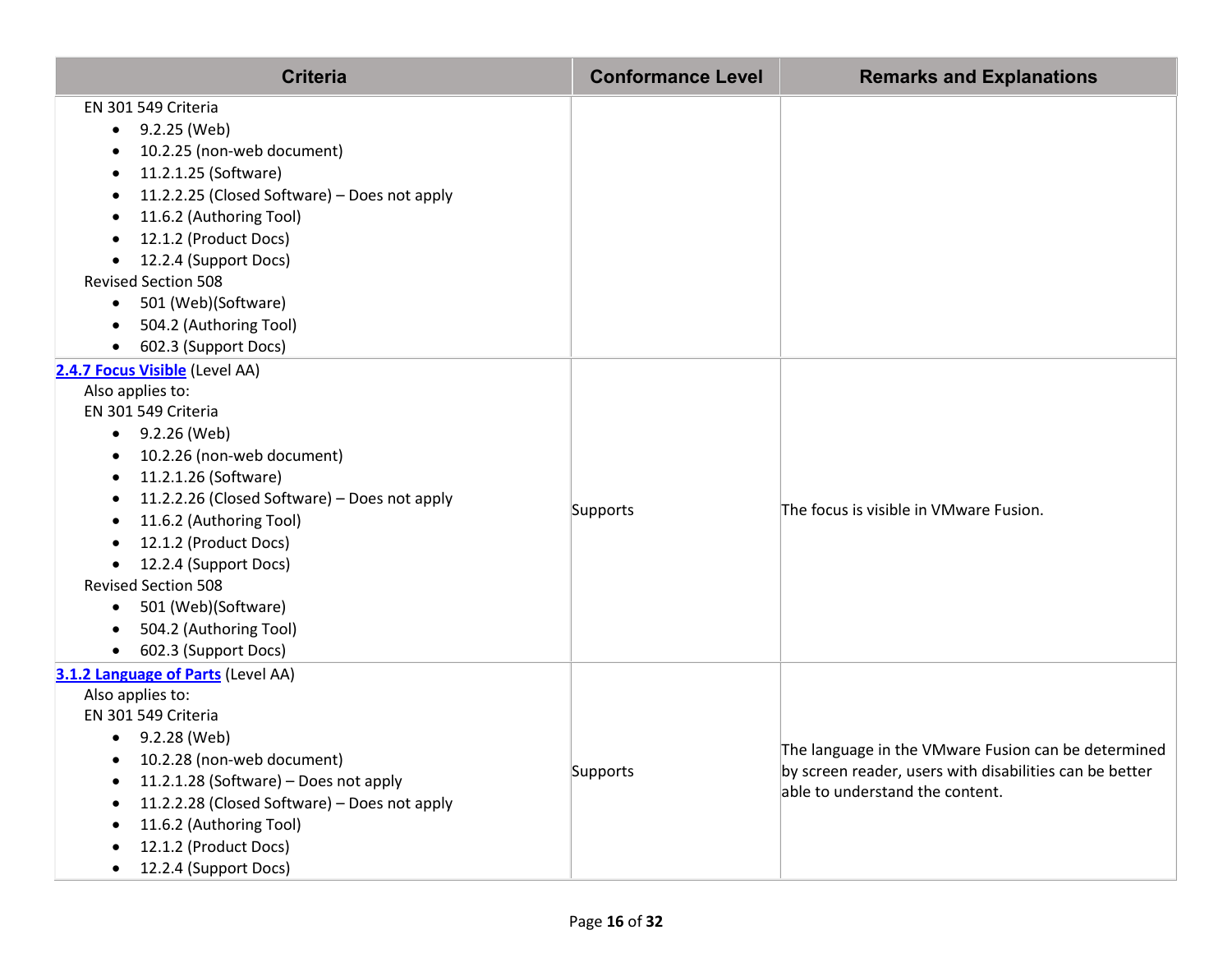| <b>Criteria</b>                                                       | <b>Conformance Level</b> | <b>Remarks and Explanations</b>                                          |
|-----------------------------------------------------------------------|--------------------------|--------------------------------------------------------------------------|
| <b>Revised Section 508</b>                                            |                          |                                                                          |
| 501 (Web)(Software)<br>$\bullet$                                      |                          |                                                                          |
| 504.2 (Authoring Tool)                                                |                          |                                                                          |
| 602.3 (Support Docs)                                                  |                          |                                                                          |
| <b>3.2.3 Consistent Navigation</b> (Level AA)                         |                          |                                                                          |
| Also applies to:                                                      |                          |                                                                          |
| EN 301 549 Criteria                                                   |                          |                                                                          |
| • $9.2.31$ (Web)                                                      |                          |                                                                          |
| 10.2.31 (non-web document) - Does not apply                           |                          |                                                                          |
| 11.2.1.31 (Software) - Does not apply<br>٠                            |                          |                                                                          |
| 11.2.2.31 (Closed Software) – Does not apply                          | Supports                 | The navigational mechanism occurs in same order in a                     |
| 11.6.2 (Authoring Tool)                                               |                          | series of window.                                                        |
| 12.1.2 (Product Docs)<br>٠                                            |                          |                                                                          |
| 12.2.4 (Support Docs)<br>$\bullet$<br><b>Revised Section 508</b>      |                          |                                                                          |
|                                                                       |                          |                                                                          |
| 501 (Web)(Software) - Does not apply to non-web software<br>$\bullet$ |                          |                                                                          |
| 504.2 (Authoring Tool)                                                |                          |                                                                          |
| 602.3 (Support Docs) - Does not apply to non-web docs                 |                          |                                                                          |
| <b>3.2.4 Consistent Identification (Level AA)</b><br>Also applies to: |                          |                                                                          |
| EN 301 549 Criteria                                                   |                          |                                                                          |
| 9.2.32 (Web)<br>$\bullet$                                             |                          | The functional components in application are identified<br>consistently. |
| 10.2.32 (non-web document) - Does not apply                           |                          |                                                                          |
| 11.2.1.32 (Software) – Does not apply<br>٠                            |                          |                                                                          |
| 11.2.2.32 (Closed Software) - Does not apply                          |                          |                                                                          |
| 11.6.2 (Authoring Tool)                                               | Supports                 |                                                                          |
| 12.1.2 (Product Docs)                                                 |                          |                                                                          |
| 12.2.4 (Support Docs)                                                 |                          |                                                                          |
| <b>Revised Section 508</b>                                            |                          |                                                                          |
| 501 (Web)(Software) – Does not apply to non-web software<br>٠         |                          |                                                                          |
| 504.2 (Authoring Tool)                                                |                          |                                                                          |
| 602.3 (Support Docs) - Does not apply to non-web docs                 |                          |                                                                          |
| 3.3.3 Error Suggestion (Level AA)                                     |                          |                                                                          |
| Also applies to:                                                      |                          | If input error is detected, VMware Fusion suggests the                   |
| EN 301 549 Criteria                                                   | Supports                 | correct value when available.                                            |
| $\bullet$ 9.2.35 (Web)                                                |                          |                                                                          |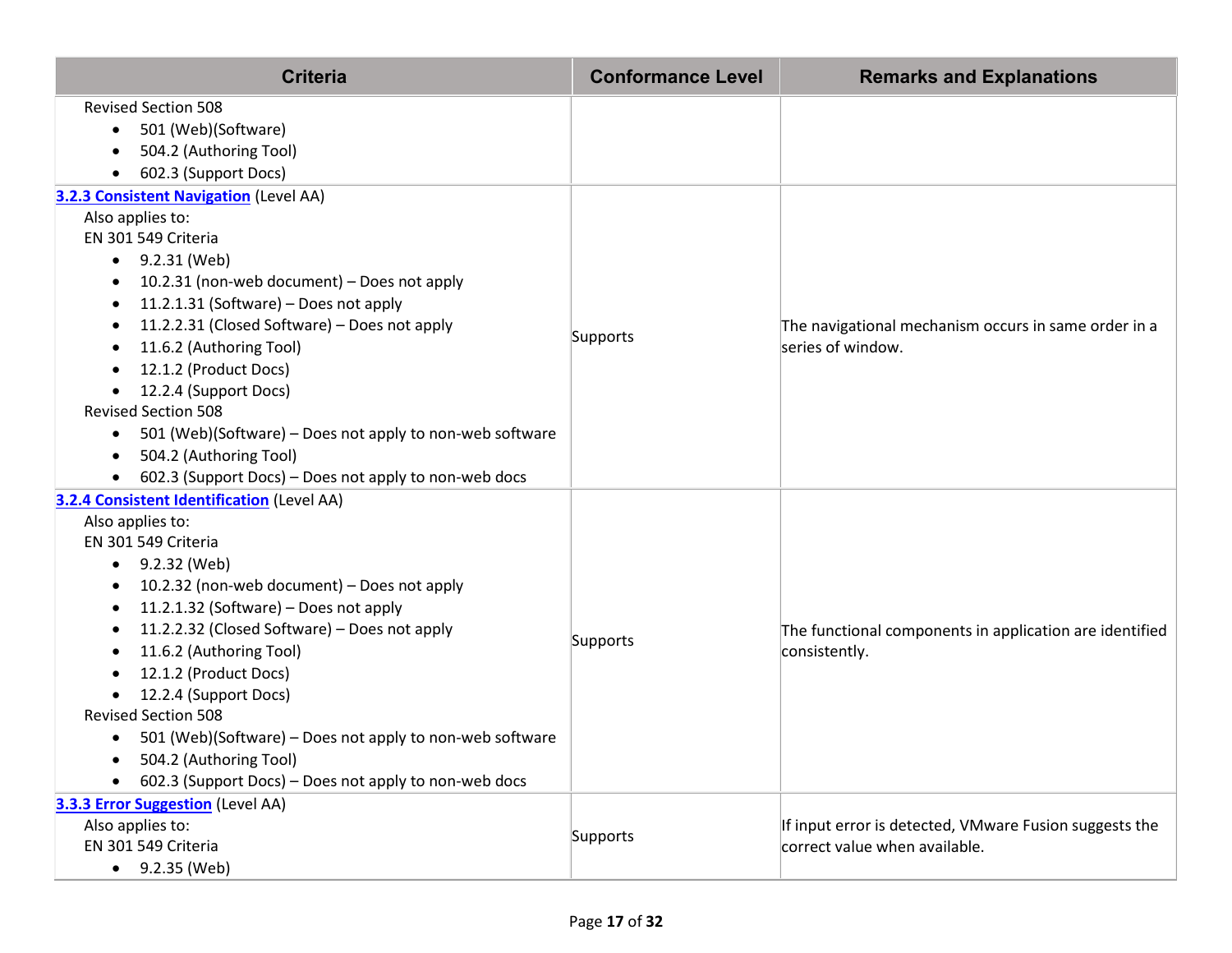| <b>Criteria</b>                                                                                                                                                                                                                                                                                                                                                                                                 | <b>Conformance Level</b> | <b>Remarks and Explanations</b>                                                                                                                                                                                                          |
|-----------------------------------------------------------------------------------------------------------------------------------------------------------------------------------------------------------------------------------------------------------------------------------------------------------------------------------------------------------------------------------------------------------------|--------------------------|------------------------------------------------------------------------------------------------------------------------------------------------------------------------------------------------------------------------------------------|
| 10.2.35 (non-web document)<br>$\bullet$<br>11.2.1.35 (Software)<br>11.2.2.35 (Closed Software) - Does not apply<br>11.6.2 (Authoring Tool)<br>12.1.2 (Product Docs)<br>12.2.4 (Support Docs)<br><b>Revised Section 508</b><br>501 (Web)(Software)<br>504.2 (Authoring Tool)<br>602.3 (Support Docs)                                                                                                             |                          |                                                                                                                                                                                                                                          |
| 3.3.4 Error Prevention (Legal, Financial, Data) (Level AA)<br>Also applies to:<br>EN 301 549 Criteria<br>9.2.36 (Web)<br>10.2.36 (non-web document)<br>11.2.1.36 (Software)<br>11.2.2.36 (Closed Software) - Does not apply<br>11.6.2 (Authoring Tool)<br>12.1.2 (Product Docs)<br>12.2.4 (Support Docs)<br><b>Revised Section 508</b><br>501 (Web)(Software)<br>504.2 (Authoring Tool)<br>602.3 (Support Docs) | Not Applicable           | The VMware Fusion does not contain web pages that<br>cause legal commitments or financial transactions for<br>the user to occur, that modify or delete user-<br>controllable data in data storage systems, or that submit<br>luser test. |

### **Table 3: Success Criteria, Level AAA**

| <b>Criteria</b>                                                                                                                                   | <b>Conformance Level</b> | <b>Remarks and Explanations</b>                                            |
|---------------------------------------------------------------------------------------------------------------------------------------------------|--------------------------|----------------------------------------------------------------------------|
| 1.2.6 Sign Language (Prerecorded) (Level AAA)<br>Also applies to:<br>EN 301 549 Criteria - Does not apply<br>Revised Section 508 - Does not apply | Does Not Support         | No sign language is provided in Video Tutorials in<br><b>NMware Fusion</b> |
| 1.2.7 Extended Audio Description (Prerecorded) (Level AAA)                                                                                        | Not Applicable           | The VMware Fusion does not contain video content                           |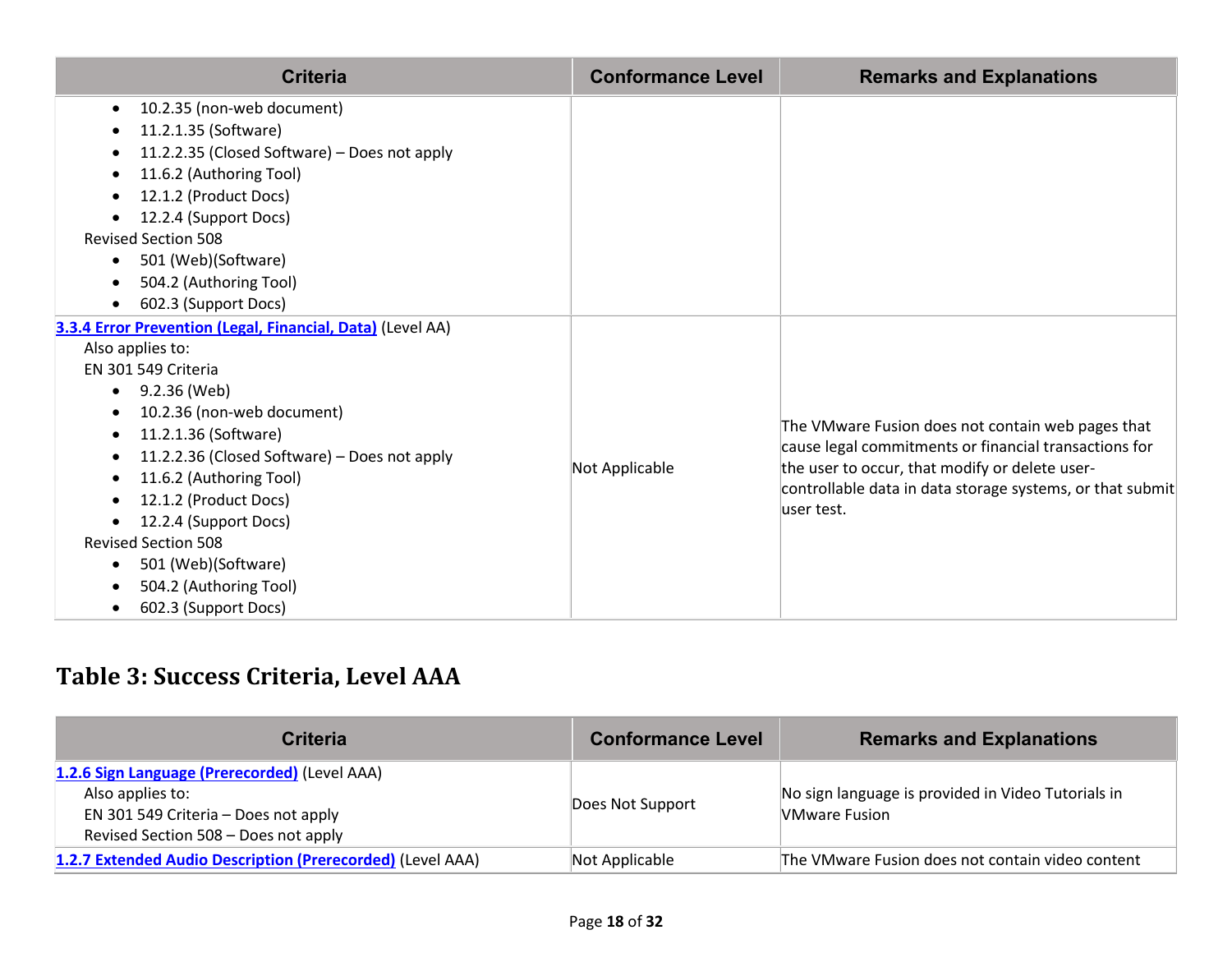| <b>Criteria</b>                                                                                                                                             | <b>Conformance Level</b> | <b>Remarks and Explanations</b>                                                                                                                                                                                 |
|-------------------------------------------------------------------------------------------------------------------------------------------------------------|--------------------------|-----------------------------------------------------------------------------------------------------------------------------------------------------------------------------------------------------------------|
| Also applies to:<br>EN 301 549 Criteria - Does not apply<br>Revised Section 508 - Does not apply                                                            |                          | where pauses in foreground audio are insufficient to<br>allow audio descriptions to convey the sense of the<br>video.                                                                                           |
| 1.2.8 Media Alternative (Prerecorded) (Level AAA)<br>Also applies to:<br>EN 301 549 Criteria - Does not apply<br>Revised Section 508 - Does not apply       | Not Applicable           | The information in the Video Tutorials is also provided<br>in text displayed in same web page.                                                                                                                  |
| 1.2.9 Audio-only (Live) (Level AAA)<br>Also applies to:<br>EN 301 549 Criteria- Does not apply<br>Revised Section 508 - Does not apply                      | Not Applicable           | The VMware Fusion does not contain Audio only<br>content                                                                                                                                                        |
| 1.4.6 Contrast Enhanced (Level AAA)<br>Also applies to:<br>EN 301 549 Criteria - Does not apply<br>Revised Section 508 - Does not apply                     | Partially Supports       | Most of the text in VMware Fusion has a contrast ratio<br>of at least 7:1.<br>But the contrast ratio for the text on some buttons and<br>links does not meet it.                                                |
| 1.4.7 Low or No Background Audio (Level AAA)<br>Also applies to:<br>EN 301 549 Criteria - Does not apply<br>Revised Section 508 - Does not apply            | Not Applicable           | The VMware Fusion does not contain Audio or Video<br>media.                                                                                                                                                     |
| 1.4.8 Visual Presentation (Level AAA)<br>Also applies to:<br>EN 301 549 Criteria - Does not apply<br>Revised Section 508 - Does not apply                   | Partially Supports       | Most blocks of text have a good visual presentation in<br><b>VMware Fusion.</b><br>However some specifying texts do not meet the<br>criterion, such as users cannot select foreground and<br>background colors. |
| 1.4.9 Images of Text (No Exception) Control (Level AAA)<br>Also applies to:<br>EN 301 549 Criteria - Does not apply<br>Revised Section 508 - Does not apply | Supports                 | Image of text is not used in VMware Fusion, text is used<br>to convey the information.                                                                                                                          |
| 2.1.3 Keyboard (No Exception) (Level AAA)<br>Also applies to:<br>EN 301 549 Criteria - Does not apply<br>Revised Section 508 - Does not apply               | Partially Supports       | Most components in VMware Fusion support keyboard<br>access.<br>However some action such as restore Virtual Machine to<br>snapshot is not available through keyboard action.                                    |
| 2.2.3 No Timing (Level AAA)<br>Also applies to:<br>EN 301 549 Criteria - Does not apply<br>Revised Section 508 - Does not apply                             | Supports                 | There is no timing related content on VMware Fusion,<br>hence timing is not an essential part of the event for this<br>product.                                                                                 |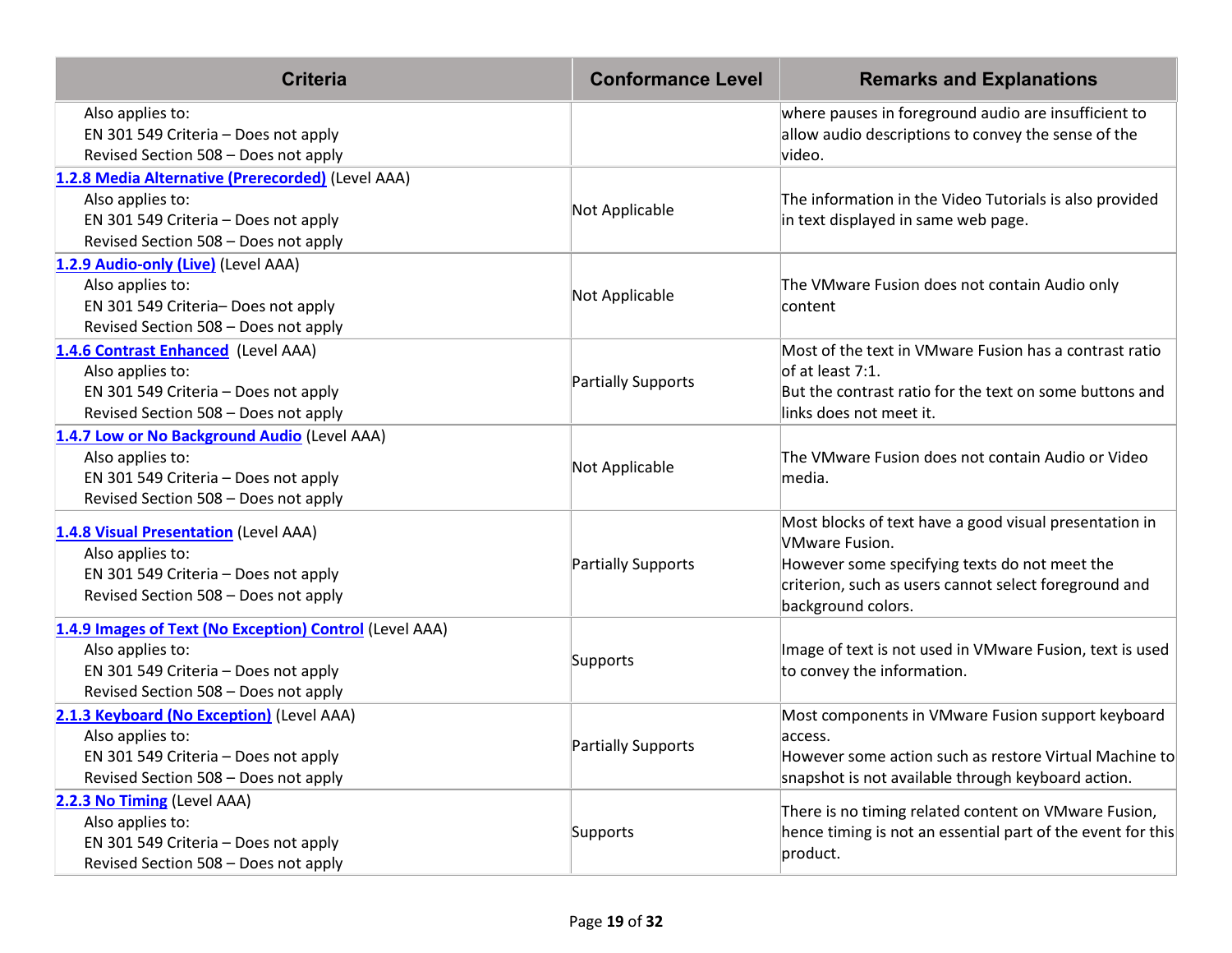| <b>Criteria</b>                                                                                                                                | <b>Conformance Level</b>  | <b>Remarks and Explanations</b>                                                                                                                          |
|------------------------------------------------------------------------------------------------------------------------------------------------|---------------------------|----------------------------------------------------------------------------------------------------------------------------------------------------------|
| 2.2.4 Interruptions (Level AAA)<br>Also applies to:<br>EN 301 549 Criteria - Does not apply<br>Revised Section 508 - Does not apply            | Supports                  | The messages displayed in VMware Fusion can be<br>postponed by user.                                                                                     |
| 2.2.5 Re-authenticating (Level AAA)<br>Also applies to:<br>EN 301 549 Criteria - Does not apply<br>Revised Section 508 - Does not apply        | Not Applicable            | No session in VMware Fusion requires authentication.                                                                                                     |
| 2.3.2 Three Flashes (Level AAA)<br>Also applies to:<br>EN 301 549 Criteria - Does not apply<br>Revised Section 508 - Does not apply            | Supports                  | VMware Fusion do not contain anything that flashes<br>more than three times in any one-second period to<br>reduce the chance of seizures.                |
| 2.4.8 Location (Level AAA)<br>Also applies to:<br>EN 301 549 Criteria - Does not apply<br>Revised Section 508 - Does not apply                 | Supports                  | Menus always display on the Window, users can obtain<br>their location and direct to new menu through the<br>menus                                       |
| 2.4.9 Link Purpose (Link Only) (Level AAA)<br>Also applies to:<br>EN 301 549 Criteria - Does not apply<br>Revised Section 508 - Does not apply | Partially Supports        | Most links in VMware Fusion can be identified by link<br>text but some links in preference window cannot be<br>determined by its text.                   |
| 2.4.10 Section Headings (Level AAA)<br>Also applies to:<br>EN 301 549 Criteria - Does not apply<br>Revised Section 508 - Does not apply        | Supports                  | Each section in VMware Fusion have a heading to<br>describe the function.                                                                                |
| 3.1.3 Unusual Words (Level AAA)<br>Also applies to:<br>EN 301 549 Criteria - Does not apply<br>Revised Section 508 - Does not apply            | Not Applicable            | No unusual Words used in VMware Fusion.                                                                                                                  |
| <b>3.1.4 Abbreviations (Level AAA)</b><br>Also applies to:<br>EN 301 549 Criteria - Does not apply<br>Revised Section 508 - Does not apply     | <b>Partially Supports</b> | Most abbreviations in VMware Fusion have the<br>expanded form displayed. But some words in settings<br>page does not have expanded form displayed.       |
| 3.1.5 Reading Level (Level AAA)<br>Also applies to:<br>EN 301 549 Criteria - Does not apply<br>Revised Section 508 - Does not apply            | Supports                  | No text in VMware Fusion requires reading ability more<br>advanced than the lower secondary education level<br>after removal of proper names and titles. |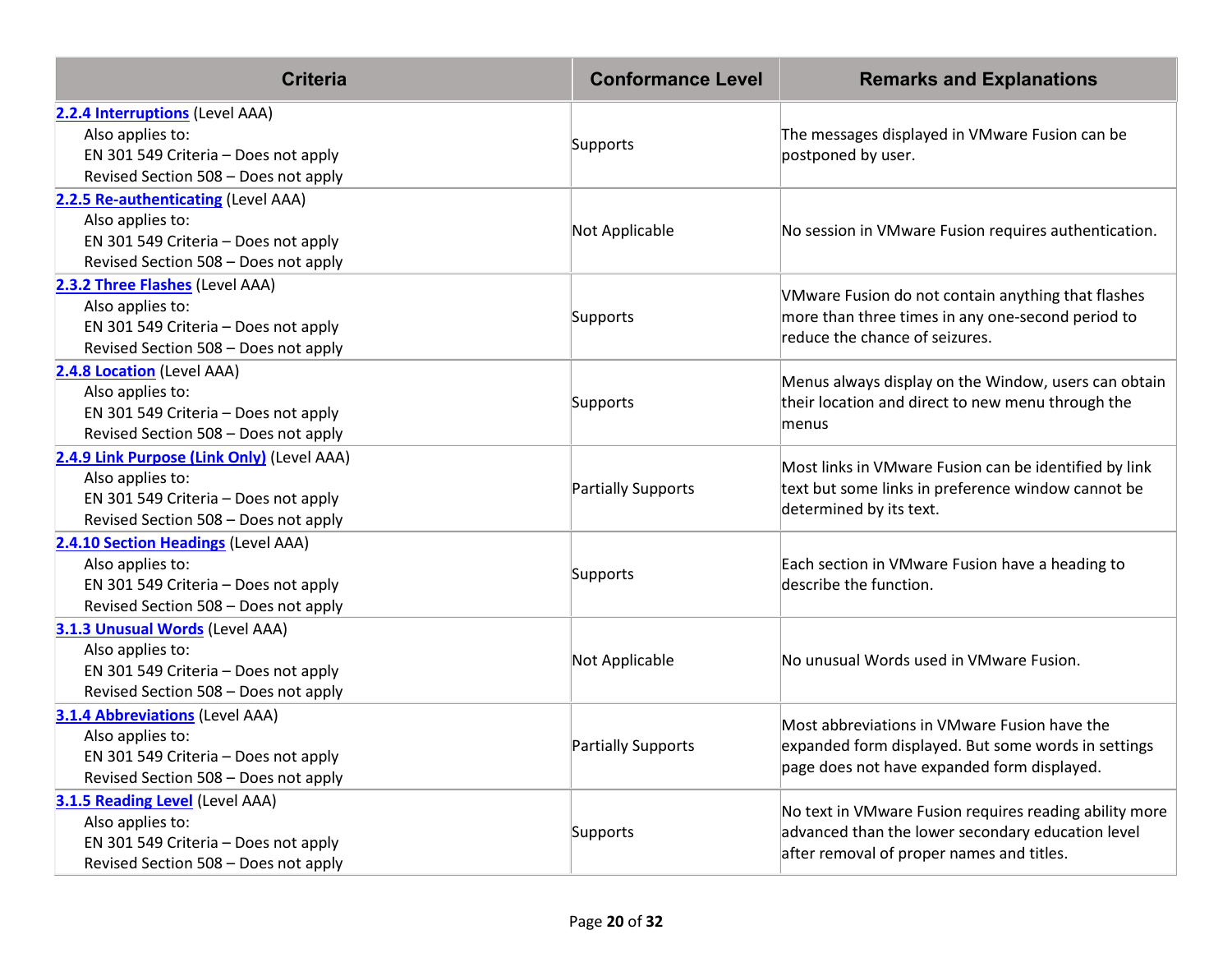| <b>Criteria</b>                                                                                                                              | <b>Conformance Level</b> | <b>Remarks and Explanations</b>                                                          |
|----------------------------------------------------------------------------------------------------------------------------------------------|--------------------------|------------------------------------------------------------------------------------------|
| <b>3.1.6 Pronunciation</b> (Level AAA)<br>Also applies to:<br>EN 301 549 Criteria – Does not apply<br>Revised Section 508 - Does not apply   | Not Applicable           | In VMware Fusion, no words cause ambiguous meaning<br>without knowing the pronunciation. |
| 3.2.5 Change on Request (Level AAA)<br>Also applies to:<br>EN 301 549 Criteria – Does not apply<br>Revised Section 508 - Does not apply      | Supports                 | All requests can be initiated or enabled/disabled by<br>lusers on VMware Fusion          |
| 3.3.5 Help (Level AAA)<br>Also applies to:<br>EN 301 549 Criteria – Does not apply<br>Revised Section 508 - Does not apply                   | Supports                 | Context-sensitive help is available on VMware Fusion.                                    |
| 3.3.6 Error Prevention (All) (Level AAA)<br>Also applies to:<br>EN 301 549 Criteria - Does not apply<br>Revised Section 508 - Does not apply | Supports                 | VMware Fusion supports data input check and<br>linformation confirmation                 |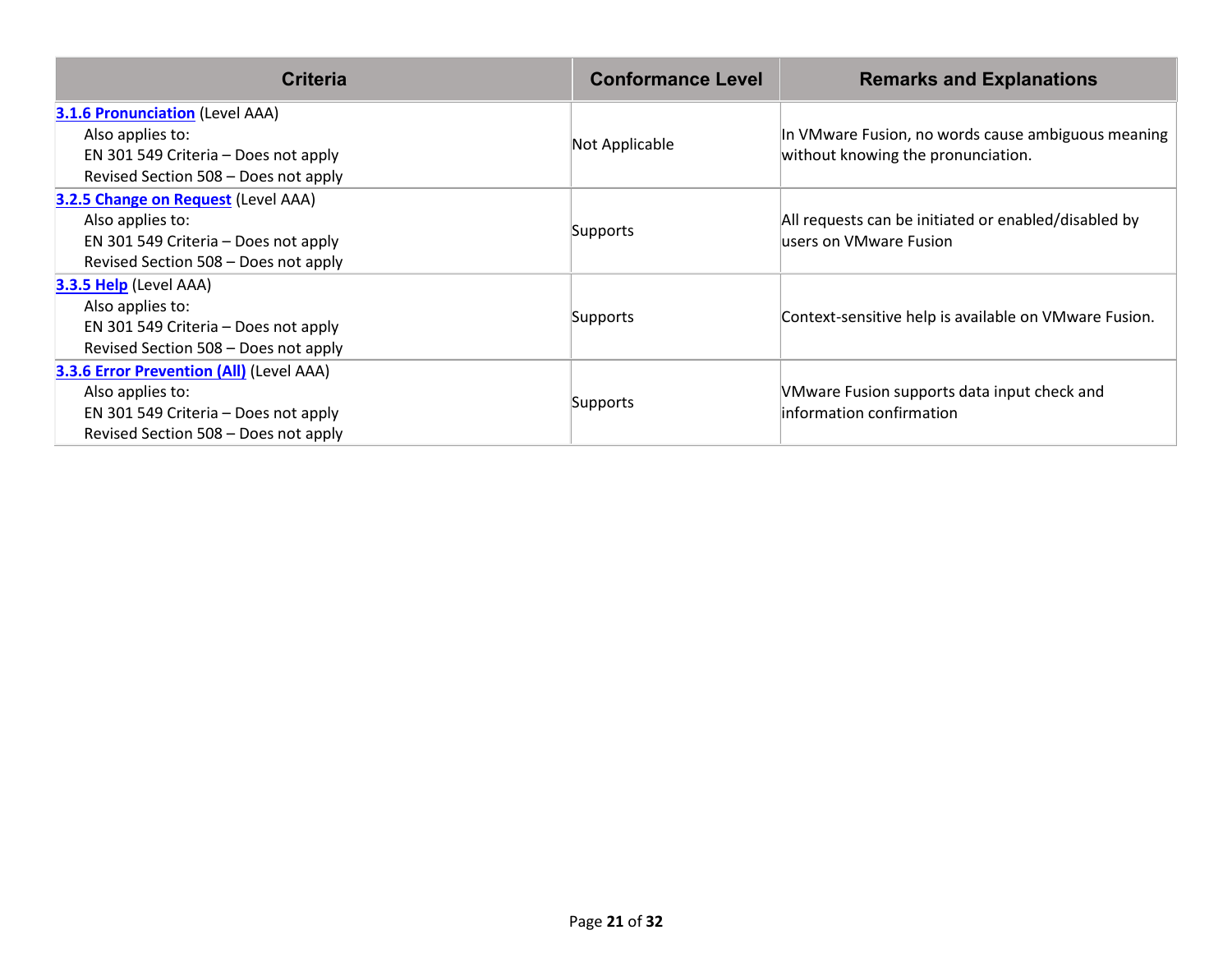### **Revised Section 508 Report**

### **Chapter 3: Functional Performance Criteria (FPC)**

| <b>Criteria</b>                                                          | <b>Conformance Level</b> | <b>Remarks and Explanations</b>                                                                                                                                                                                                                                                                                      |
|--------------------------------------------------------------------------|--------------------------|----------------------------------------------------------------------------------------------------------------------------------------------------------------------------------------------------------------------------------------------------------------------------------------------------------------------|
| 302.1 Without Vision                                                     | Partially Supports       | Most features allow vision-impaired users to use screen readers to interact with<br>luser interface elements.<br>However, some features have accessibility issues such as contrast ratio for some<br>content doesn't meet 4.5:1, redundant blank is read out by screen reader  that<br>affect vision-impaired users. |
| 302.2 With Limited Vision                                                | Partially Supports       | Most features allow low vision users to use tools such as screen<br>readers/Magnifier to interact with user interface elements.<br>However, some user interface does not have enough color contrast ratio to allow<br>low-vision user to distinguish.                                                                |
| 302.3 Without Perception of Color                                        | Partially Supports       | Most features allow users with color deficiencies to operate normally, but for<br>some notification messages, the color contrast ratio is not enough.                                                                                                                                                                |
| 302.4 Without Hearing                                                    | Supports                 | VMware Fusion is available to people who are deaf or hard of hearing. There is<br>no operation requires user hearing.                                                                                                                                                                                                |
| 302.5 With Limited Hearing                                               | Supports                 | VMware Fusion is available to people who are deaf or hard of hearing. There is<br>no operation requires user hearing.                                                                                                                                                                                                |
| 302.6 Without Speech                                                     | Supports                 | VMware Fusion does not require user speech.                                                                                                                                                                                                                                                                          |
| 302.7 With Limited Manipulation                                          | Supports                 | VMware Fusion does not require simultaneous manual operations or fine motor<br>control.                                                                                                                                                                                                                              |
| 302.8 With Limited Reach and Strength                                    | Supports                 | VMware Fusion can be operated by people with limited reach and limited<br>strength. There is no operation requires user with reach and strength.                                                                                                                                                                     |
| 302.9 With Limited Language, Cognitive, and<br><b>Learning Abilities</b> | Partially Supports       | VMware Fusion is compatible with screen reader and provides instruction when<br>requires user input. However, the line space and background/foreground color<br>unchangeable issues may affect user with limited cognitive.                                                                                          |

#### **Chapter 4: Hardware**

All criteria of chapter 4 are Not Applicable for VMware Fusion.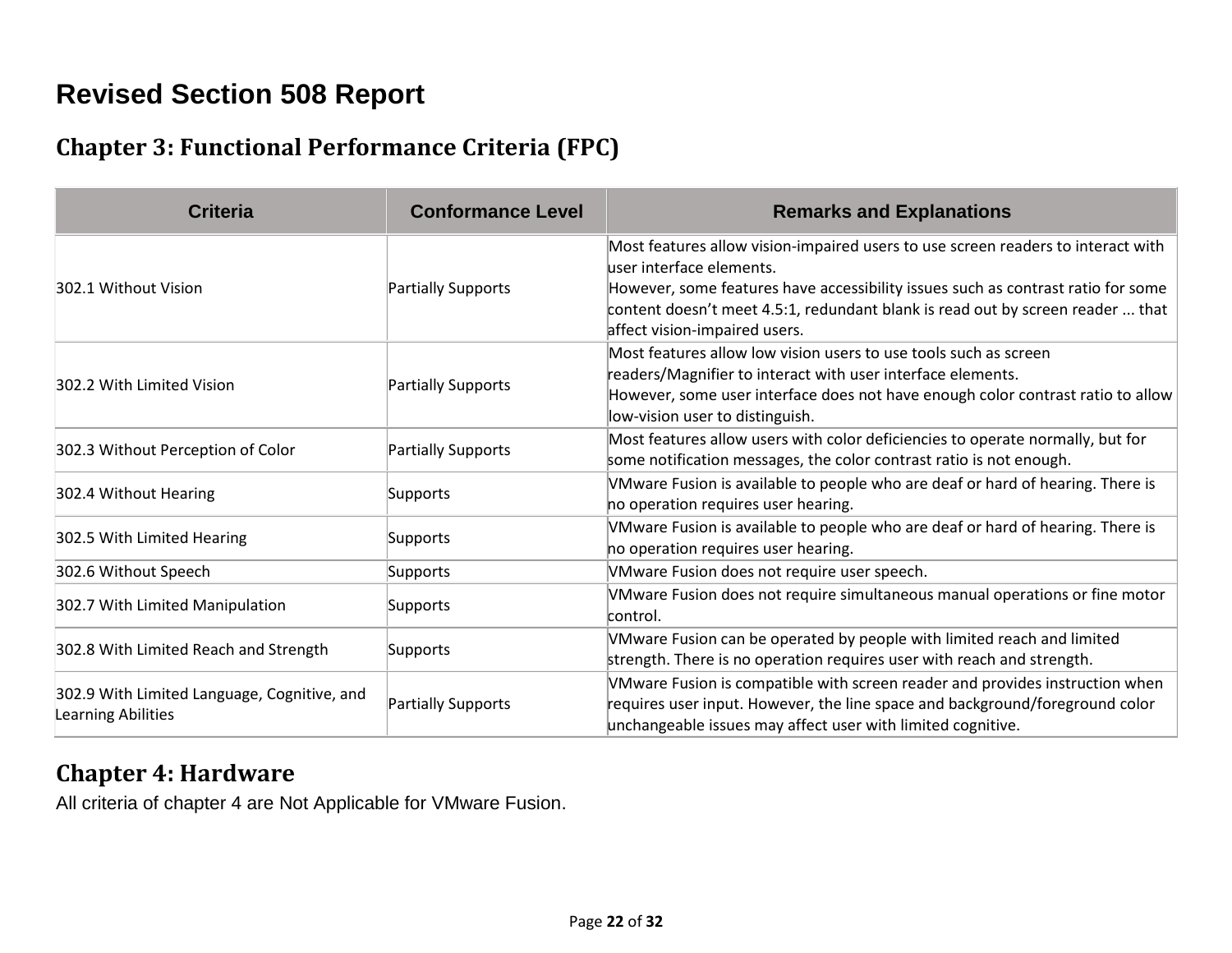### **Chapter 5: Software**

| <b>Criteria</b>                                          | <b>Conformance Level</b>               | <b>Remarks and Explanations</b>                                                                                                                                                                                                                                                                                                              |
|----------------------------------------------------------|----------------------------------------|----------------------------------------------------------------------------------------------------------------------------------------------------------------------------------------------------------------------------------------------------------------------------------------------------------------------------------------------|
| 501.1 Scope - Incorporation of WCAG 2.0 AA               | See WCAG 2.0 section                   | See information in WCAG section                                                                                                                                                                                                                                                                                                              |
| 502 Interoperability with Assistive Technology           | Heading cell - no response<br>required | Heading cell - no response required                                                                                                                                                                                                                                                                                                          |
| 502.2.1 User Control of Accessibility Features           | Not Applicable                         | VMware Fusion is not platform software.                                                                                                                                                                                                                                                                                                      |
| 502.2.2 No Disruption of Accessibility Features Supports |                                        | VMware Fusion does not disrupt platform accessibility features.                                                                                                                                                                                                                                                                              |
| <b>502.3 Accessibility Services</b>                      | Heading cell - no response<br>required | Heading cell - no response required                                                                                                                                                                                                                                                                                                          |
| 502.3.1 Object Information                               | Partially Supports                     | For most objects in the VMware Fusion, their roles, states, properties boundary,<br>name and description can be determined by screen reader. But for some content,<br>the status is not able to determine by screen reader.                                                                                                                  |
| 502.3.2 Modification of Object Information               | Supports                               | The states and properties can be set through assistive technology, such as a<br>screen reader.                                                                                                                                                                                                                                               |
| 502.3.3 Row, Column, and Headers                         | Partially Supports                     | For most table content in VMware Fusion, the table header and row header can<br>be read out by screen reader, but in some tables, such as the shared folders<br>table, the row header is not read out by screen reader.                                                                                                                      |
| 502.3.4 Values                                           | Supports                               | For content in VMware Fusion, the values for the object can be read by screen<br>reader, and the range of allowable values is displayed when the value is set out of<br>the allowable range.                                                                                                                                                 |
| 502.3.5 Modification of Values                           | Supports                               | The values set by user also can be set via keyboard when using screen reader.                                                                                                                                                                                                                                                                |
| 502.3.6 Label Relationships                              | Partially Supports                     | Most labels in VMware Fusion can be detected and read out by screen reader.<br>However, some labels, such as license key edit boxes cannot be read out by<br>screen reader.                                                                                                                                                                  |
| 502.3.7 Hierarchical Relationships                       | Supports                               | All objects' hierarchical relationships information in VMware Fusion can be<br>obtained by screen reader.                                                                                                                                                                                                                                    |
| 502.3.8 Text                                             | Partially Supports                     | Most content of text objects, text attributes, and the boundary of text rendered<br>to the screen in VMware Fusion are available and displayed.<br>However, some text boundary is not able to determine by screen reader.                                                                                                                    |
| 502.3.9 Modification of Text                             | Supports                               | Text set by the user can be set programmatically.                                                                                                                                                                                                                                                                                            |
| 502.3.10 List of Actions                                 | Partially Supports                     | For most content in VMware Fusion, the list of available actions is read out when<br>the content receives focus.<br>However, for some content, such as the snapshot in snapshot manager, the<br>actions list that screen reader provided does not contain all the actions for the<br>object, some actions are not captured by screen reader. |
| 502.3.11 Actions on Objects                              | Partially Supports                     | In VMware Fusion, most actions for the objects can be executed when screen                                                                                                                                                                                                                                                                   |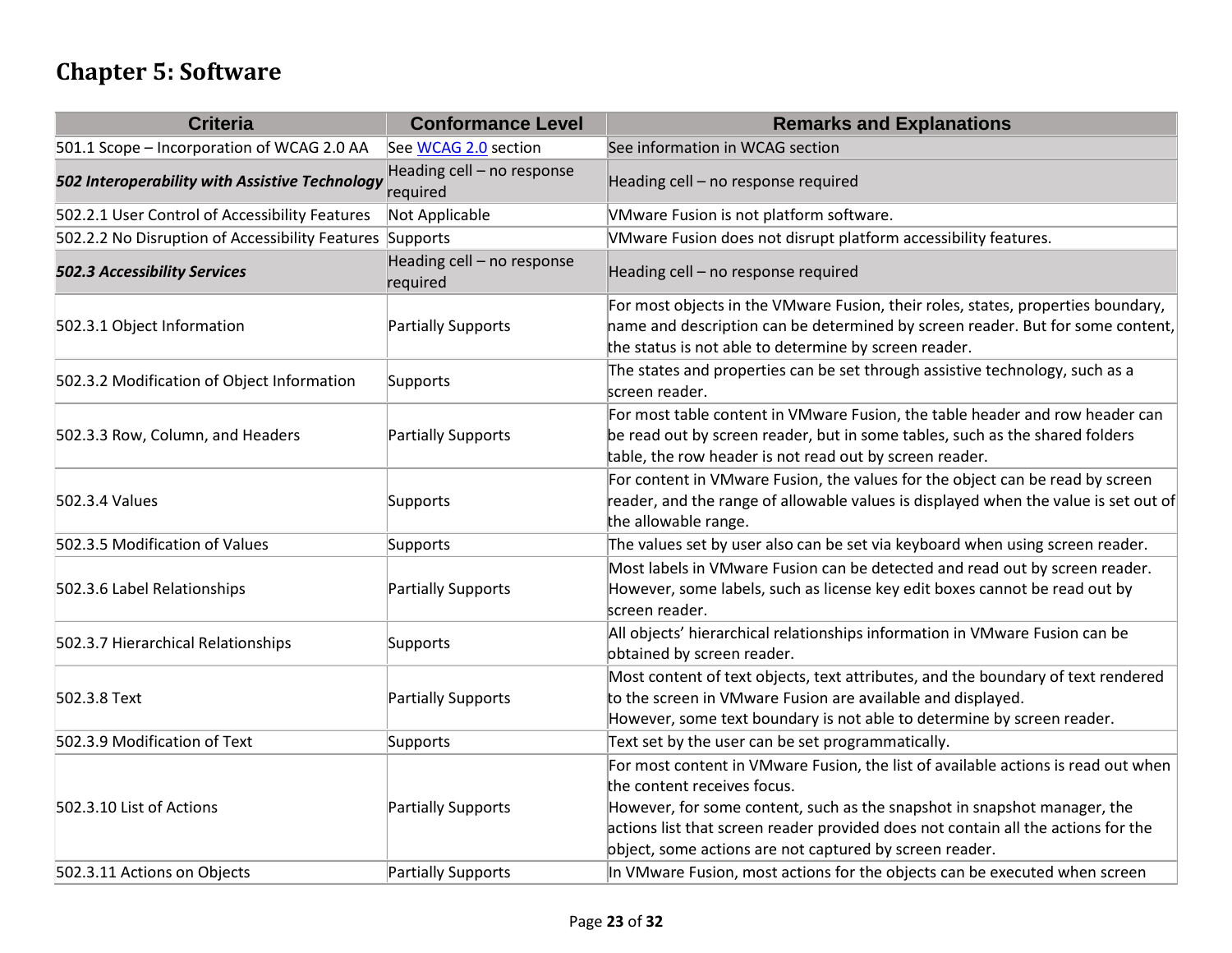| <b>Criteria</b>                                                                        | <b>Conformance Level</b>               | <b>Remarks and Explanations</b>                                                                                                        |
|----------------------------------------------------------------------------------------|----------------------------------------|----------------------------------------------------------------------------------------------------------------------------------------|
|                                                                                        |                                        | reader turned on, but for some actions, such as restore a snapshot, it cannot be<br>executed when using screen reader.                 |
| 502.3.12 Focus Cursor                                                                  | Supports                               | VMware Fusion shows text insertion point when requires user input and have<br>visible focus.                                           |
| 502.3.13 Modification of Focus Cursor                                                  | Supports                               | The focus cursor can be tracked and moved among interactive interface elements<br>as the input focus changes.                          |
| 502.3.14 Event Notification                                                            | Partially Supports                     | Most notifications of events are available to screen reader.<br>However, some alert/warning message is not available to screen reader. |
| 502.4 Platform Accessibility Features                                                  | Not Applicable                         | VMware Fusion is not platform software.                                                                                                |
| <b>503 Applications</b>                                                                | Heading cell - no response<br>required | Heading cell - no response required                                                                                                    |
| 503.2 User Preferences                                                                 | Supports                               | VMware Fusion permits user preferences from platform settings.                                                                         |
| 503.3 Alternative User Interfaces                                                      | Not Applicable                         | VMware Fusion does not provide any alternative user interface that functions as<br>assistive technology.                               |
| 503.4 User Controls for Captions and Audio<br><b>Description</b>                       | Heading cell - no response<br>required | Heading cell - no response required                                                                                                    |
| 503.4.1 Caption Controls                                                               | Not Applicable                         | VMware Fusion does not have user controls for volume adjustment                                                                        |
| 503.4.2 Audio Description Controls                                                     | Not Applicable                         | VMware Fusion does not contain user controls for program selection.                                                                    |
| <b>504 Authoring Tools</b>                                                             | Heading cell - no response<br>required | Heading cell - no response required                                                                                                    |
| 504.2 Content Creation or Editing (if not<br>authoring tool, enter "not applicable")   | See WCAG 2.0 section                   | See information in WCAG section                                                                                                        |
| 504.2.1 Preservation of Information Provided<br>for Accessibility in Format Conversion | Not Applicable                         | VMware Fusion is not an authoring tool.                                                                                                |
| 504.2.2 PDF Export                                                                     | Not Applicable                         | VMware Fusion is not an authoring tool.                                                                                                |
| 504.3 Prompts                                                                          | Not Applicable                         | VMware Fusion is not an authoring tool.                                                                                                |
| 504.4 Templates                                                                        | Not Applicable                         | VMware Fusion is not an authoring tool.                                                                                                |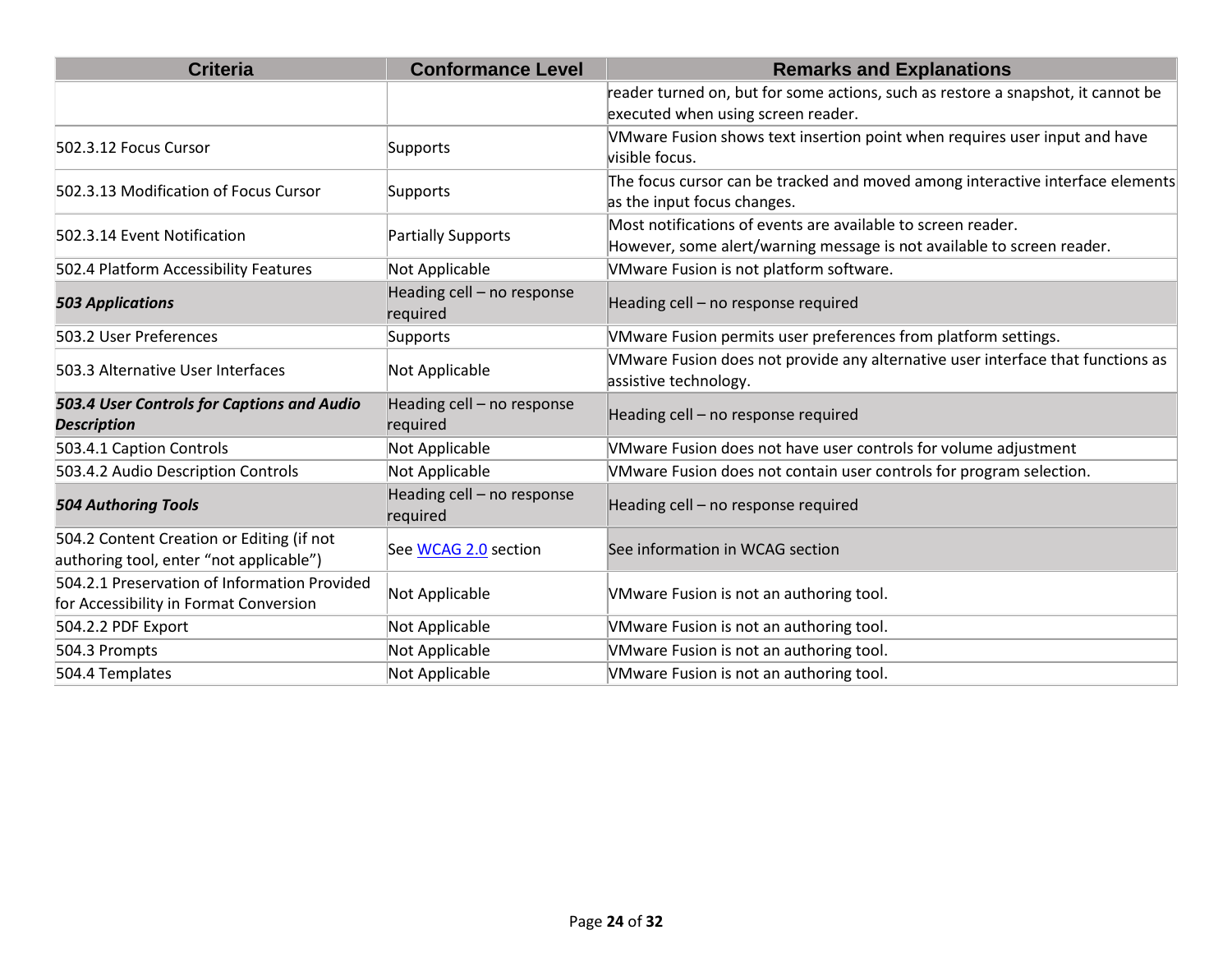### **Chapter 6: Support Documentation and Services**

| Criteria                                                                   | <b>Conformance Level</b>               | <b>Remarks and Explanations</b>                                                                                                                                                                                                                                                                                        |
|----------------------------------------------------------------------------|----------------------------------------|------------------------------------------------------------------------------------------------------------------------------------------------------------------------------------------------------------------------------------------------------------------------------------------------------------------------|
| 601.1 Scope                                                                | Heading cell - no response<br>required | Heading cell - no response required                                                                                                                                                                                                                                                                                    |
| <b>602 Support Documentation</b>                                           | Heading cell - no response<br>required | Heading cell - no response required                                                                                                                                                                                                                                                                                    |
| 602.2 Accessibility and Compatibility Features                             | Not Applicable                         | VMware Fusion has no accessibility and compatibility features, so no<br>documentation is required.                                                                                                                                                                                                                     |
| 602.3 Electronic Support Documentation                                     | See WCAG 2.0 section                   | See information in WCAG section                                                                                                                                                                                                                                                                                        |
| 602.4 Alternate Formats for Non-Electronic<br><b>Support Documentation</b> | Not Applicable                         | All the documents of VMware Fusion are electronic formats.                                                                                                                                                                                                                                                             |
| <b>603 Support Services</b>                                                | Heading cell - no response<br>required | Heading cell - no response required                                                                                                                                                                                                                                                                                    |
| 603.2 Information on Accessibility and<br><b>Compatibility Features</b>    | Not Applicable                         | VMware Fusion has no build-in accessibility features, so no corresponding<br>support services is required.                                                                                                                                                                                                             |
| 603.3 Accommodation of Communication<br><b>Needs</b>                       | Supports                               | Support services of the VMware Fusion is provided, such as the Help. In addition,<br>there is some contact info listed in the electronic documents. VMware customers<br>have access to get support service through the Get Support from web<br>(https://www.vmware.com/support.html) or calling the support telephone. |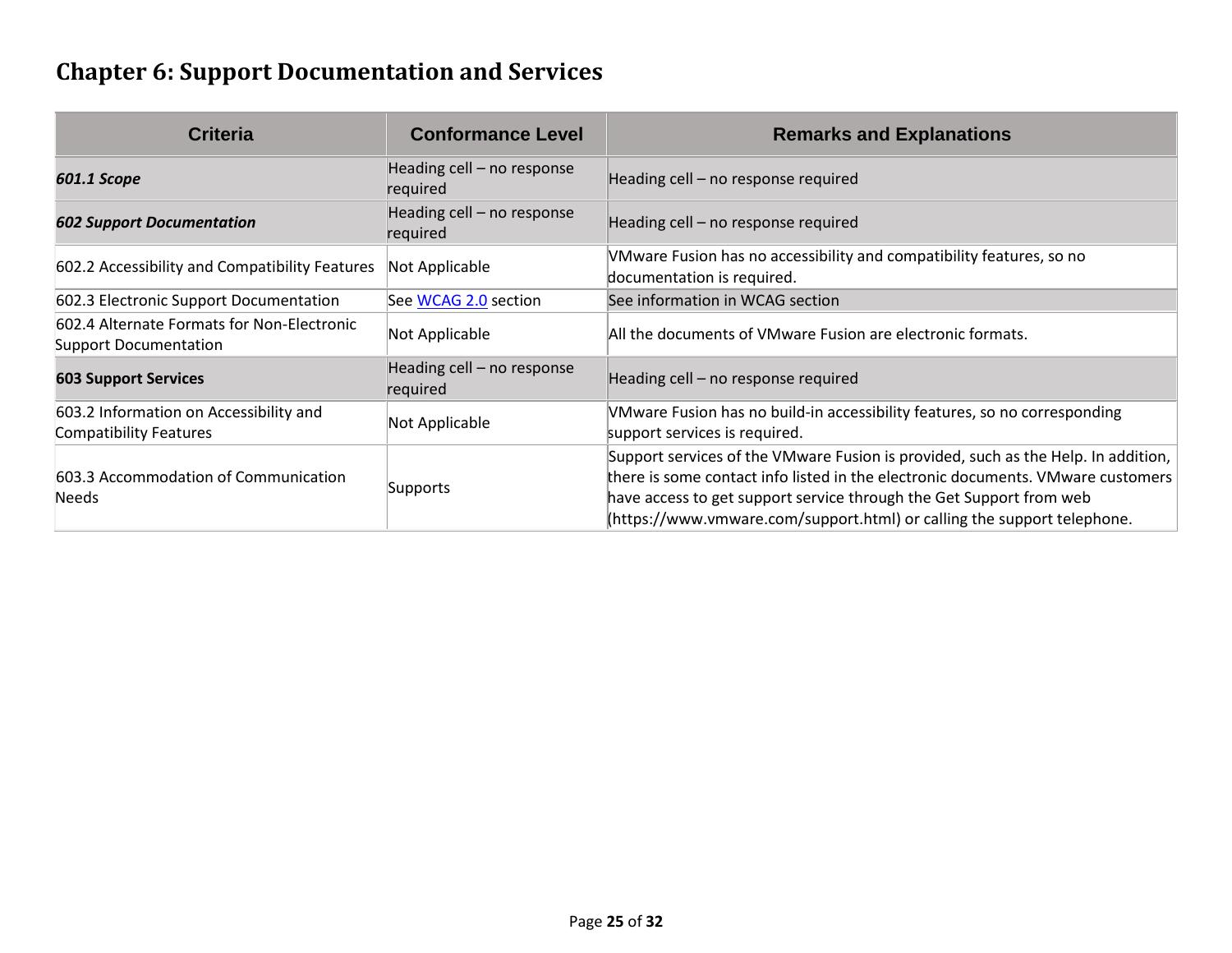### **EN 301 549 Report**

### **Chapter 4: 4.2 Functional Performance Statements (FPS)**

| <b>Criteria</b>                                      | <b>Conformance Level</b> | <b>Remarks and Explanations</b>                                                                                                                                                                                                                                                                                       |
|------------------------------------------------------|--------------------------|-----------------------------------------------------------------------------------------------------------------------------------------------------------------------------------------------------------------------------------------------------------------------------------------------------------------------|
| 4.2.1 Usage without vision                           | Partially Supports       | Most features allow vision-impaired users to use screen readers to interact with<br>luser interface elements.<br>However, some features have accessibility issues, such as contrast ratio for some<br>content doesn't meet 4.5:1, redundant blank is read out by screen reader  that<br>affect vision-impaired users. |
| 4.2.2 Usage with limited vision                      | Partially Supports       | Most features allow low vision users to use tools such as screen<br>readers/Magnifier to interact with user interface elements.<br>However, some user interface does not have enough color contrast ratio to allow<br>low-vision user to distinguish.                                                                 |
| 4.2.3 Usage without perception of colour             | Partially Supports       | Most information in VMware Fusion does not use color as the only visual method<br>to convey information.<br>However, for memory types, the memory size is only distinguished by color<br>without any text description.                                                                                                |
| 4.2.4 Usage without hearing                          | Supports                 | VMware Fusion is available to people who are deaf or hard of hearing. There is<br>no operation requires user hearing.                                                                                                                                                                                                 |
| 4.2.5 Usage with limited hearing                     | Supports                 | VMware Fusion is available to people who are deaf or hard of hearing. There is<br>no operation requires user hearing.                                                                                                                                                                                                 |
| 4.2.6 Usage without vocal capability                 | Supports                 | VMware Fusion does not require user speech.                                                                                                                                                                                                                                                                           |
| 4.2.7 Usage with limited manipulation or<br>strength | Supports                 | VMware Fusion does not require simultaneous manual operations or fine motor<br>control.                                                                                                                                                                                                                               |
| 4.2.8 Usage with limited reach                       | Supports                 | VMware Fusion can be operated by people with limited reach and limited<br>strength.                                                                                                                                                                                                                                   |
| 4.2.9 Minimize photosensitive seizure triggers       | Supports                 | VMware Fusion does not have content that flashes which can trigger<br>photosensitive seizures.                                                                                                                                                                                                                        |
| 4.2.10 Usage with limited cognition                  | Partially Supports       | VMware Fusion is compatible with screen reader and provides instruction when<br>requires user input. However, the line space and background/foreground<br>unchangeable issues may affect user with limited cognitive.                                                                                                 |
| 4.2.11 Privacy                                       | Not Applicable           | There is no privacy related feature provided for accessibility in VMware Fusion.                                                                                                                                                                                                                                      |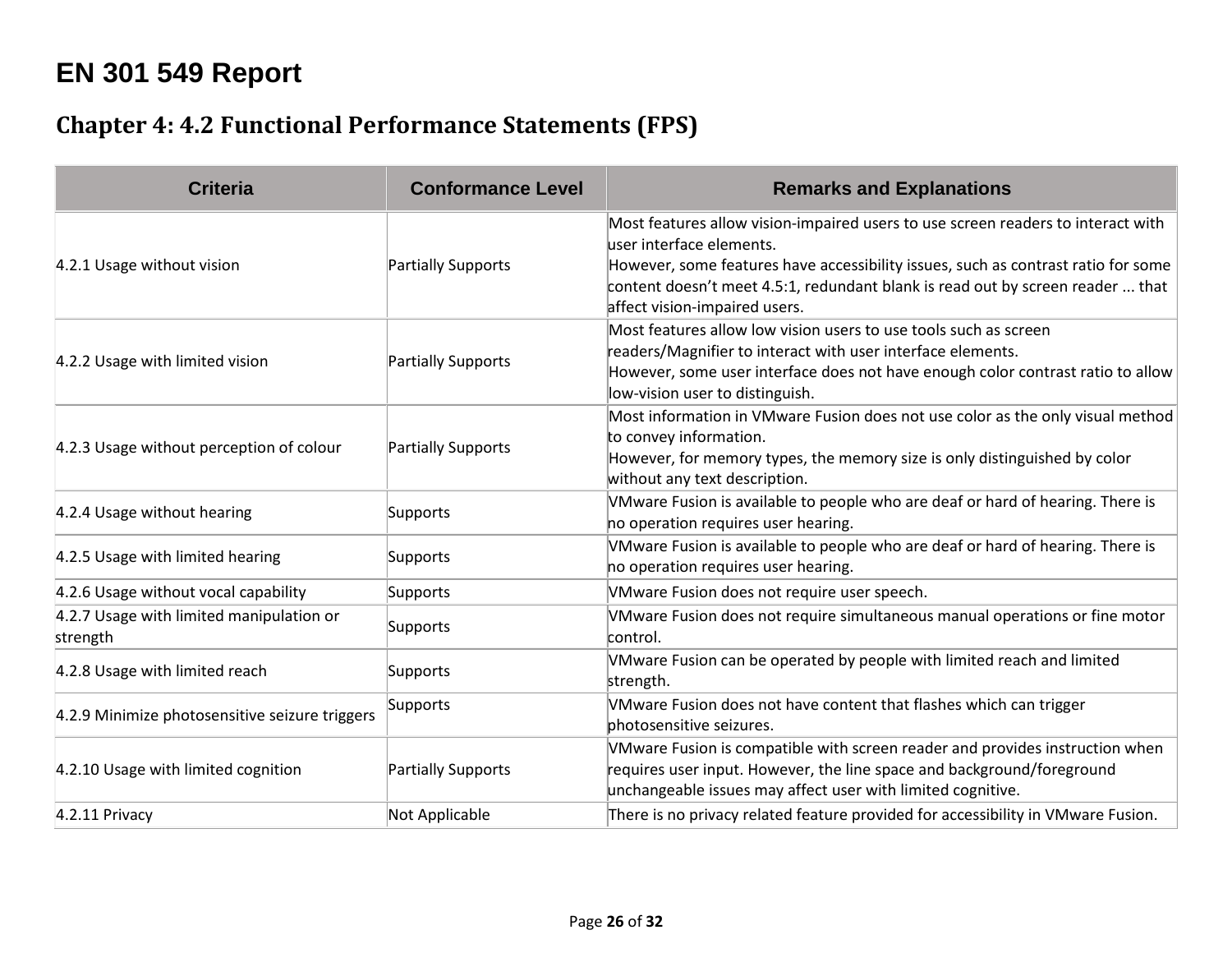## **Chapter 5: Generic Requirements**

| <b>Criteria</b>                                      | <b>Conformance Level</b>               | <b>Remarks and Explanations</b>                                                                                                                                    |
|------------------------------------------------------|----------------------------------------|--------------------------------------------------------------------------------------------------------------------------------------------------------------------|
| <b>5.1 Closed functionality</b>                      | Heading cell - no response<br>required | Heading cell - no response required                                                                                                                                |
| 5.1.2 General                                        | Heading cell - no response<br>required | Heading cell - no response required                                                                                                                                |
| 5.1.2.1 Closed functionality                         | See 5.2 through 13                     | See information in 5.2 through 13                                                                                                                                  |
| 5.1.2.2 Assistive technology                         | See 5.1.3 through 5.1.6                | See information in 5.1.3 through 5.1.6                                                                                                                             |
| 5.1.3 Non-visual access                              | Heading cell - no response<br>required | Heading cell - no response required                                                                                                                                |
| $5.1.3.1$ General                                    | Does not support                       | Some content, such as the "clean up recommended" button, is closed to screen<br>reader and does not provide non-visual access to it.                               |
| 5.1.3.2 Auditory output delivery including<br>speech | Not Applicable                         | VMware Fusion does not contain auditory output provide as non-visual access<br>method.                                                                             |
| 5.1.3.3 Auditory output correlation                  | Not Applicable                         | VMware Fusion does not contain audio output provide as non-visual access<br>method.                                                                                |
| 5.1.3.4 Speech output user control                   | Not Applicable                         | VMware Fusion does not contain speech output provide as non-visual access<br>method.                                                                               |
| 5.1.3.5 Speech output automatic interruption         | Not Applicable                         | VMware Fusion does not contain speech output provide as non-visual access<br>method.                                                                               |
| 5.1.3.6 Speech output for non-text content           | Partially Supports                     | In VMware Fusion, alternative text is provided for most non-text content.<br>However, proper alternative text is not provided for some images in VMware<br>Fusion. |
| 5.1.3.7 Speech output for video information          | Not Applicable                         | VMware Fusion does not contain pre-recorded video content provide as non-<br>visual access method.                                                                 |
| 5.1.3.8 Masked entry                                 | Not Applicable                         | VMware Fusion does not contain auditory output provide as non-visual access<br>method.                                                                             |
| 5.1.3.9 Private access to personal data              | Not Applicable                         | VMware Fusion does not contain auditory output provide as non-visual access<br>method.                                                                             |
| 5.1.3.10 Non-interfering audio output                | Not Applicable                         | VMware Fusion does not contain auditory output provide as non-visual access<br>method.                                                                             |
| 5.1.3.11 Private listening                           | Not Applicable                         | VMware Fusion does not contain auditory output provide as non-visual access<br>method.                                                                             |
| 5.1.3.12 Speaker volume                              | Not Applicable                         | VMware Fusion does not contain auditory output provide as non-visual access<br>method.                                                                             |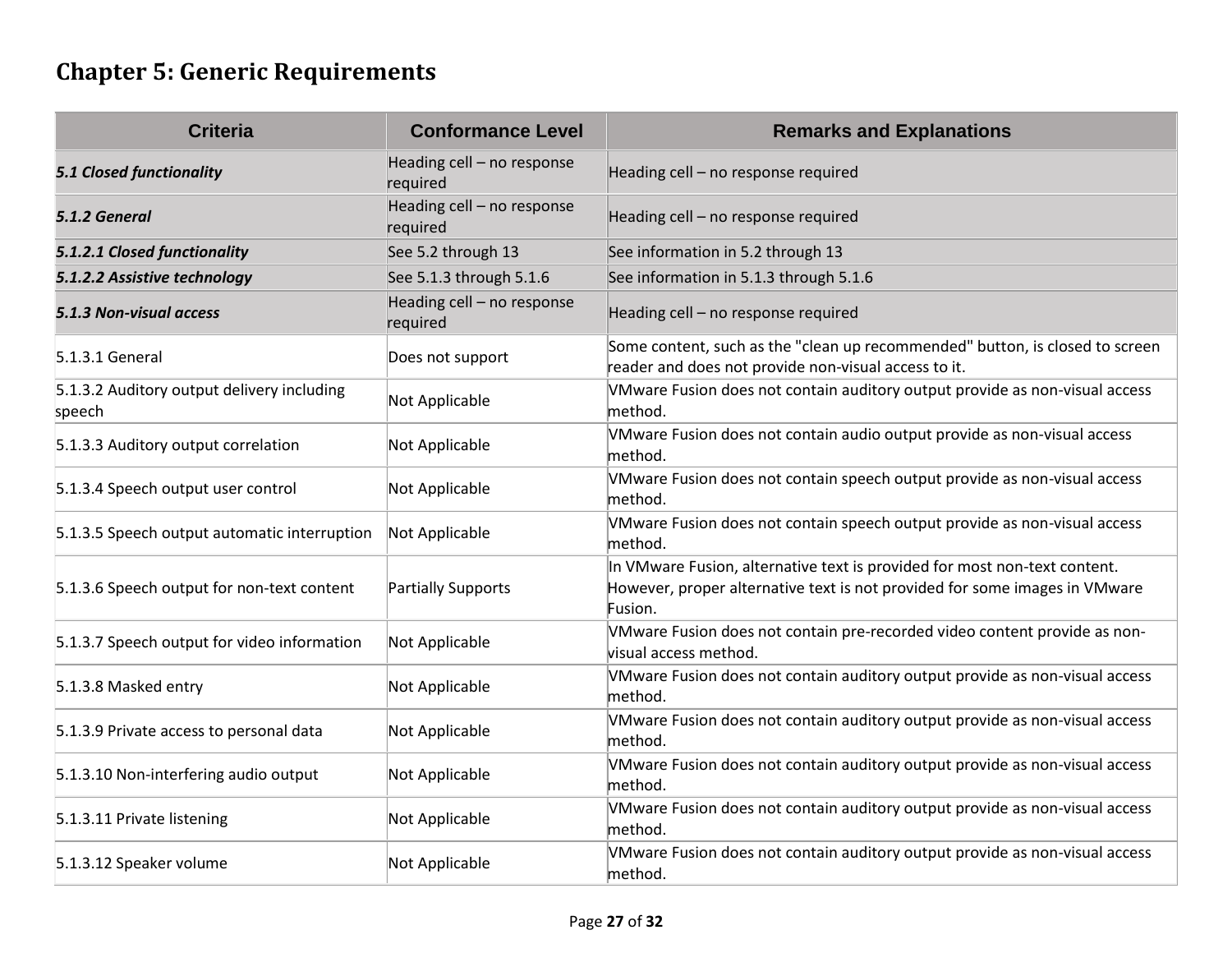| <b>Criteria</b>                                                    | <b>Conformance Level</b>               | <b>Remarks and Explanations</b>                                                                                     |
|--------------------------------------------------------------------|----------------------------------------|---------------------------------------------------------------------------------------------------------------------|
| 5.1.3.13 Volume reset                                              | Not Applicable                         | VMware Fusion does not contain auditory output provide as non-visual access<br>method.                              |
| 5.1.3.14 Spoken languages                                          | Not Applicable                         | VMware Fusion does not contain speech output provide as non-visual access<br>method.                                |
| 5.1.3.15 Non-visual error identification                           | Not Applicable                         | VMware Fusion does not contain speech output provide as non-visual access<br>method.                                |
| 5.1.3.16 Receipts, tickets, and transactional<br>outputs           | Not Applicable                         | VMware Fusion does not provide self-services transaction.                                                           |
| 5.1.4 Functionality closed to text enlargement Not Applicable      |                                        | No function in VMware Fusion is closed to text enlargement feature of platform<br>or assistive technology.          |
| 5.1.5 Visual output for auditory information                       | Not Applicable                         | No function in VMware Fusion needs pre-recorded auditory information for<br>using.                                  |
| 5.1.6 Operation without keyboard interface                         | Heading cell - no response<br>required | Heading cell - no response required                                                                                 |
| 5.1.6.1 Closed functionality                                       | See 5.1.3.1 through 5.1.3.16           | See information in 5.1.3.1 through 5.1.3.16                                                                         |
| $5.1.6.2$ Input focus                                              | Not Applicable                         | No function in VMware Fusion is closed to keyboard or keyboard interfaces.                                          |
| 5.2 Activation of accessibility features                           | Not Applicable                         | VMware Fusion does not have documented accessibility features.                                                      |
| 5.3 Biometrics                                                     | Not Applicable                         | VMware Fusion does not use biological characteristics.                                                              |
| 5.4 Preservation of accessibility information<br>during conversion | Not Applicable                         | VMware Fusion does not convert information or communication.                                                        |
| 5.5 Operable parts                                                 | Heading cell - no response<br>required | Heading cell - no response required                                                                                 |
| 5.5.1 Means of operation                                           | Not Applicable                         | VMware Fusion does not have operable parts that require grasping, pinching, or<br>twisting of the wrist to operate. |
| 5.5.2 Operable parts discernibility                                | Not Applicable                         | There are no operable parts in VMware Fusion.                                                                       |
| 5.6 Locking or toggle controls                                     | Heading cell - no response<br>required | Heading cell - no response required                                                                                 |
| 5.6.1 Tactile or auditory status                                   | Not Applicable                         | VMware Fusion does not have locking or toggle control.                                                              |
| 5.6.2 Visual status                                                | Not Applicable                         | VMware Fusion does not have locking or toggle control.                                                              |
| 5.7 Key repeat                                                     | Not Applicable                         | VMware Fusion does not have key repeat function.                                                                    |
| 5.8 Double-strike key acceptance                                   | Not Applicable                         | VMware Fusion does not have key repeat function.                                                                    |
| 5.9 Simultaneous user actions                                      | Supports                               | VMware Fusion provides key mapping function, user is able to customize<br>keyboard shortcut.                        |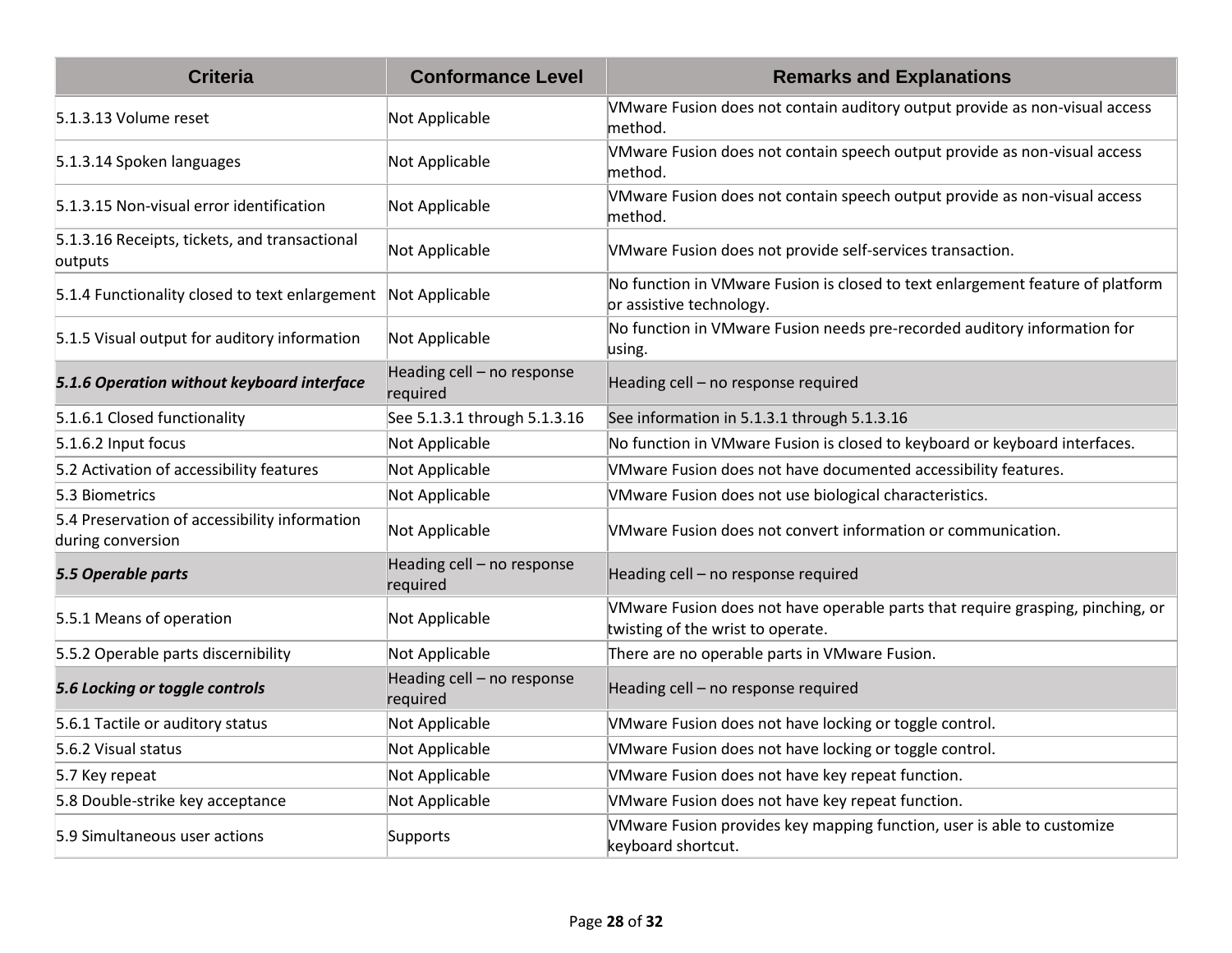#### **Chapter 6: ICT with Two-Way Voice Communication**

All criteria of chapter 6 are Not Applicable for VMware Fusion.

#### **Chapter 7: ICT with Video Capabilities**

All criteria of chapter 7 are Not Applicable for VMware Fusion.

#### **Chapter 8: Hardware**

All criteria of chapter 8 are Not Applicable for VMware Fusion.

#### **Chapter 10: Non-web Documents**

| <b>Criteria</b>                       | <b>Conformance Level</b>               | <b>Remarks and Explanations</b>        |
|---------------------------------------|----------------------------------------|----------------------------------------|
| 10.1 General                          | Heading cell - no response<br>required | Heading cell - no response required    |
| <b>10.2 Document success criteria</b> | Heading cell - no response<br>required | Heading cell - no response required    |
| 10.2.1 through 10.2.38                | See WCAG 2.0 section                   | See information in WCAG section        |
| 10.2.39 Caption positioning           | Not Applicable                         | VMware Fusion is not non-web document. |
| 10.2.40 Audio description timing      | Not Applicable                         | VMware Fusion is not non-web document. |

#### **Chapter 11: Software**

| <b>Criteria</b>                                                            | <b>Conformance Level</b>               | <b>Remarks and Explanations</b>     |
|----------------------------------------------------------------------------|----------------------------------------|-------------------------------------|
| 11.2.1 Software success criteria (excluding<br>closed functionality)       | See WCAG 2.0 section                   | See information in WCAG section     |
| 11.2.2 Software success criteria (closed<br>functionality)                 | See WCAG 2.0 section                   | See information in WCAG section     |
| 11.3 Interoperability with assistive technology Heading cell - no response | required                               | Heading cell - no response required |
| 11.3.1 Closed functionality (informative)                                  | Heading cell - no response<br>required | Heading cell - no response required |
| 11.3.2 Accessibility services                                              | Heading cell - no response             | Heading cell - no response required |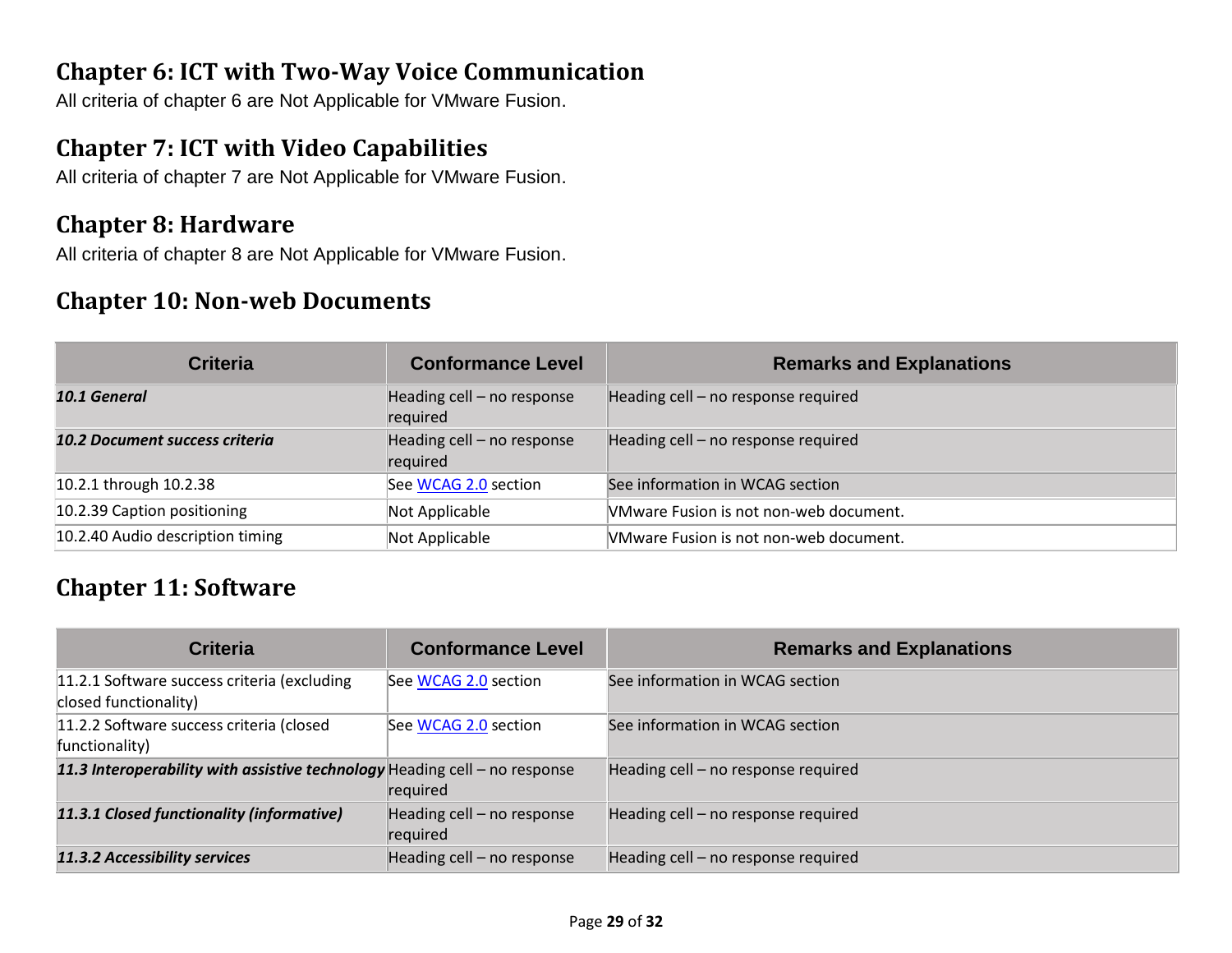| <b>Criteria</b>                                                                                                                                                             | <b>Conformance Level</b> | <b>Remarks and Explanations</b>                                                                                                                                                                                                                              |
|-----------------------------------------------------------------------------------------------------------------------------------------------------------------------------|--------------------------|--------------------------------------------------------------------------------------------------------------------------------------------------------------------------------------------------------------------------------------------------------------|
|                                                                                                                                                                             | required                 |                                                                                                                                                                                                                                                              |
| 11.3.2.1 Platform accessibility service support See 11.3.2.5 through 11.3.2.17 See information in 11.3.2.5 through 11.3.2.17<br>for software that provides a user interface |                          |                                                                                                                                                                                                                                                              |
| 11.3.2.2 Platform accessibility service support See 11.3.2.5 through 11.3.2.17 See information in 11.3.2.5 through 11.3.2.17<br>for assistive technologies                  |                          |                                                                                                                                                                                                                                                              |
| 11.3.2.3 Use of accessibility services                                                                                                                                      | Supports                 | VMware Fusion supports the accessibility services provided by Mac OS, including<br>Voiceover, screen magnifier, high contrast theme, etc.                                                                                                                    |
| 11.3.2.4 Assistive technology                                                                                                                                               | Not Applicable           | VMware Fusion is not assistive technology.                                                                                                                                                                                                                   |
| 11.3.2.5 Object information                                                                                                                                                 | Partially Supports       | For most objects in the VMware Fusion, their roles, states, properties boundary,<br>name and description can be determined by screen reader. But for some content,<br>the status is not able to determine by screen reader.                                  |
| 11.3.2.6 Row, column, and headers                                                                                                                                           | Partially Supports       | For most table content in VMware Fusion, the table header and row header can<br>be read by screen reader, but in some table, such as the shared folders table, the<br>row header is not read by screen reader.                                               |
| 11.3.2.7 Values                                                                                                                                                             | Supports                 | For content in VMware Fusion, the values for the object can be read by screen<br>reader, and the range of allowable values is displayed when the value is set out of<br>the allowable range.                                                                 |
| 11.3.2.8 Label relationships                                                                                                                                                | Partially Supports       | Most labels in VMware Fusion can be detected and read by screen reader.<br>However, some labels, such as license key edit box cannot be read by screen<br>reader.                                                                                            |
| 11.3.2.9 Parent-child relationships                                                                                                                                         | Supports                 | All objects' hierarchical relationships information in VMware Fusion can be<br>obtained by screen reader.                                                                                                                                                    |
| 11.3.2.10 Text                                                                                                                                                              | Supports                 | The content of text objects, text attributes, and the boundary of text rendered to<br>the screen in VMware Fusion are available and displayed.                                                                                                               |
| 11.3.2.11 List of available actions                                                                                                                                         | Partially Supports       | For most content in VMware Fusion, the list of available actions is read when the<br>content receives focus.<br>However, for some content, such as the snapshot in snapshot manager, the list of<br>actions does not contain all the actions for the object. |
| 11.3.2.12 Execution of available actions                                                                                                                                    | Partially Supports       | For most content in VMware Fusion, most actions for a object can be executed<br>when screen reader turned on, but for some actions, such as restore a snapshot,<br>it cannot be executed when use screen reader.                                             |
| 11.3.2.13 Tracking of focus and selection<br>attributes                                                                                                                     | Supports                 | VMware Fusion shows text insertion point when requires user input and have<br>visible focus.                                                                                                                                                                 |
| 11.3.2.14 Modification of focus and selection<br>attributes                                                                                                                 | Supports                 | The focus cursor can be tracked and moved among interactive interface elements<br>as the input focus changes.                                                                                                                                                |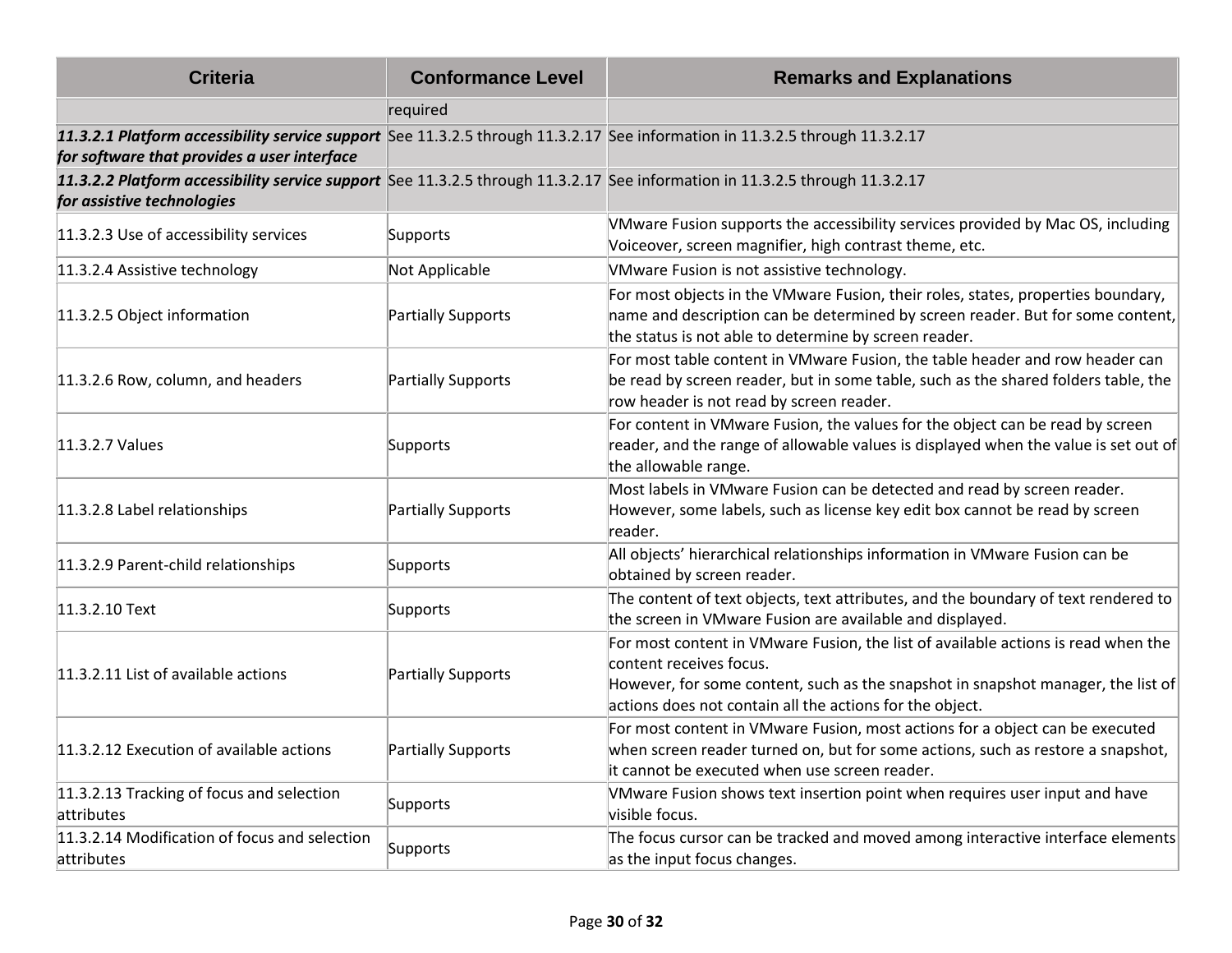| <b>Criteria</b>                                                                       | <b>Conformance Level</b>               | <b>Remarks and Explanations</b>                                                                            |
|---------------------------------------------------------------------------------------|----------------------------------------|------------------------------------------------------------------------------------------------------------|
| 11.3.2.15 Change notification                                                         | Supports                               | When change the attributes of user interface element, screen reader can read<br>the new attribute to user. |
| 11.3.2.16 Modifications of states and<br>properties                                   | Supports                               | The states and properties can be set through assistive technology, such as a<br>screen reader.             |
| 11.3.2.17 Modifications of values and text                                            | Supports                               | The values that can be set by vision-impaired users with accessibility tools such as<br>lscreen reader.    |
| 11.4 Documented accessibility usage                                                   | Heading cell - no response<br>required | Heading cell - no response required                                                                        |
| 11.4.1 User control of accessibility features                                         | Not Applicable                         | VMware Fusion is not platform software.                                                                    |
| 11.4.2 No disruption of accessibility features                                        | Supports                               | VMware Fusion does not disrupt platform accessibility features.                                            |
| 11.5 User preferences                                                                 | Supports                               | VMware Fusion use the user preferences for platform settings.                                              |
| 11.6 Authoring tools                                                                  | Heading cell - no response<br>required | Heading cell - no response required                                                                        |
| 11.6.1 Content technology                                                             | Heading cell - no response<br>required | Heading cell - no response required                                                                        |
| 11.6.2 Accessible content creation (if not<br>authoring tool, enter "not applicable") | See WCAG 2.0 section                   | See information in WCAG section                                                                            |
| 11.6.3 Preservation of accessibility information<br>in transformations                | Not Applicable                         | VMware Fusion is not an authoring tool                                                                     |
| 11.6.4 Repair assistance                                                              | Not Applicable                         | VMware Fusion is not an authoring tool                                                                     |
| 11.6.5 Templates                                                                      | Not Applicable                         | VMware Fusion is not an authoring tool                                                                     |

### **Chapter 12: Documentation and support services**

| <b>Criteria</b>                                 | <b>Conformance Level</b>               | <b>Remarks and Explanations</b>                                                                    |
|-------------------------------------------------|----------------------------------------|----------------------------------------------------------------------------------------------------|
| <b>12.1 Product documentation</b>               | Heading cell - no response<br>required | Heading cell - no response required                                                                |
| 12.1.1 Accessibility and compatibility features | Not Applicable                         | VMware Fusion has no accessibility and compatibility features, so no<br>documentation is required. |
| 12.1.2 Accessible documentation                 | See WCAG 2.0 section                   | See information in WCAG section                                                                    |
| <b>12.2 Support Services</b>                    | Heading cell - no response<br>required | Heading cell - no response required                                                                |
| 12.2.2 Information on accessibility and         | Not Applicable                         | VMware Fusion has no accessibility and compatibility features, so no                               |